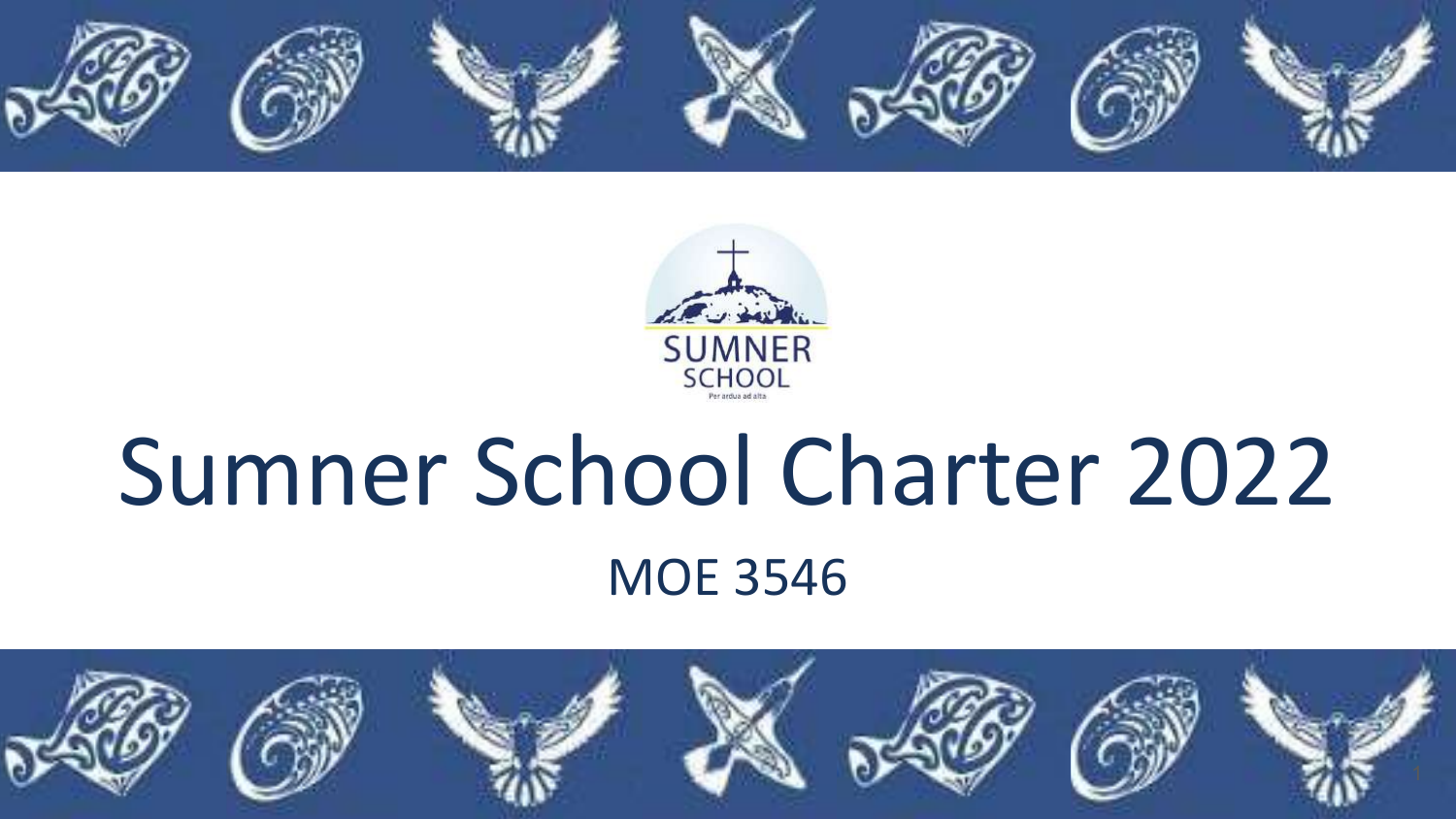

#### **Nau mai, Haere Mai! Te Kura o Matuku Takotako Welcome to Sumner School**

Sumner School is a full-primary school catering for children from Years 0-8, and is located in the eastern seaside suburb of Sumner. In 2020 our staffing roll is for 435 students.

We have a non-teaching Principal and Associate Principal, a Deputy Principal, 12 full time teachers, 10 part time teachers, Administration Officer, Librarian, Business Manager, Caretaker and five Learning Support Workers.

Sumner School is in an area with a decile rating of 10. The ethnicity of our students are mainly New Zealand born pakeha, although a significant trend in recent years has been the increasing number of migrants from the United Kingdom and Europe. In 2021, our school was made up of 7% Māori Learners.

Sumner School serves a stable, well-educated community, who are interested in the school and who have high expectations of the school's performance.

Sumner School is an active member of Aupaki Kāhui Ako (our local Community of Learning) along with Mt Pleasant, Heathcote Valley, Our Lady Star of the Sea, Redcliffs, Lyttelton Schools and Linwood College.



Our school is characterised by its commitment to promote;

- $\star$  A curriculum and learning opportunities that align to our vision of; **Connecting with our people, our learning, our place.**
- $\bigstar$  A rich and authentic concept based curriculum that is underpinned by quality literacy and numeracy programmes which has our people and place at it's centre.
- ★ Positive Education strategies that focus on Character development and promote positive wellbeing strategies.
- ★ Teaching and learning programmes embedded in 21st century pedagogy and practice.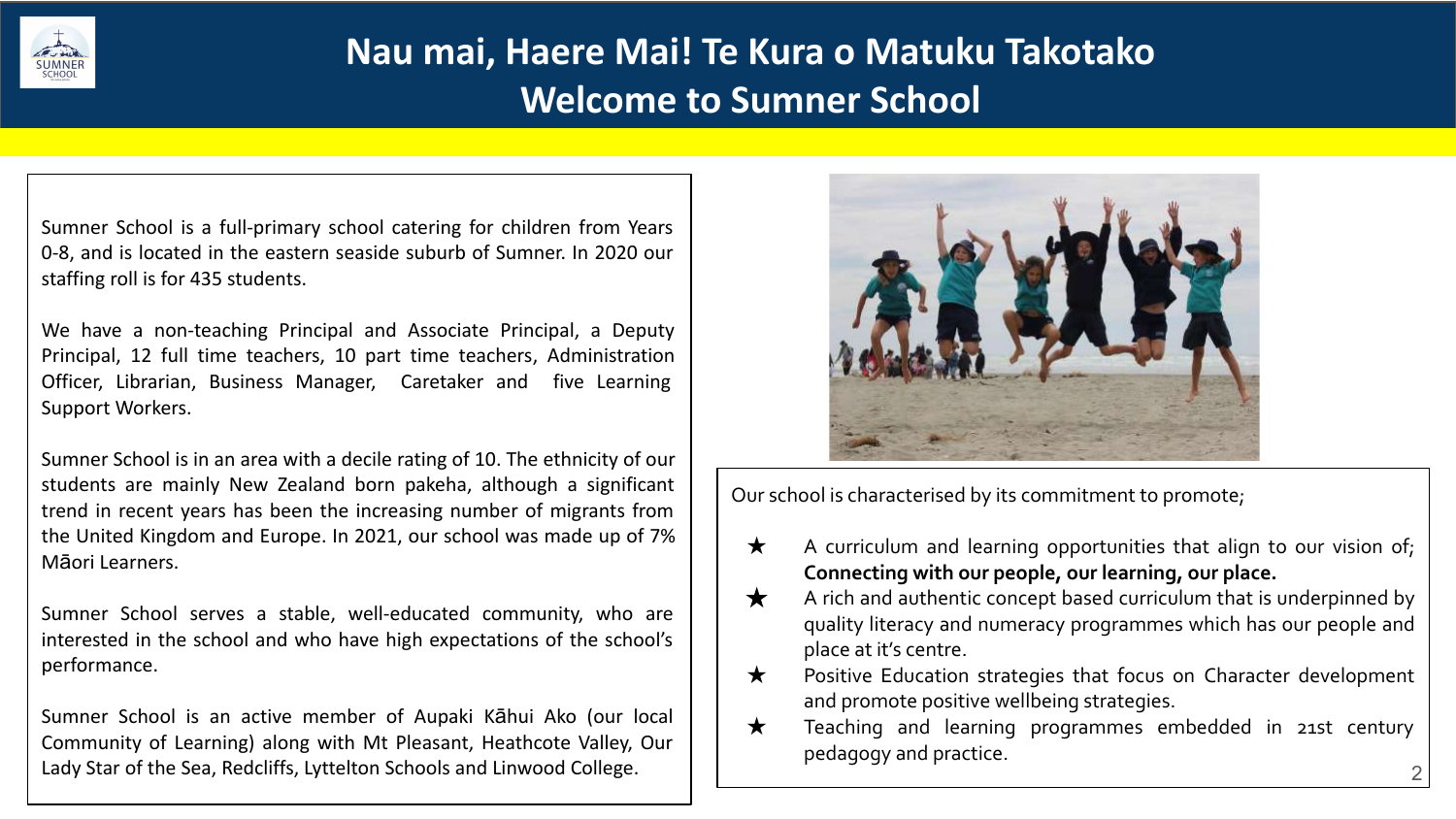

### Tūrangawaewae - Our Standing Place



**Rapanui -** Shag Rock *Ahakoa he iti, he pounamu. Despite being small, it is of great value.*



**Tuawera -** Cave Rock *Ka ora pea i a koe, ka ora i au. We are all important to each other.*



**Te Onepoto -** Taylor's Mistake *Haere, mahi kai māu, ka whati te tai, ka pao te tōrea. Go, get food for yourself; the tide ebbs, and the oystercatcher strikes.*



**Awaroa -** Godley Head *Mā te huruhuru te manu ka rere. Feathers enable the birds to fly.*

A cultural narrative recognises the historical relationship between an area and its Mana Whenua. It describes what is unique about the place and the people your school is part of, and it helps build a common understanding of heritage, traditional and cultural connections, and values.

Our Cultural Narrative was written by a group of Years 3-8 students in consultation with Mana Whenua following a school-wide inquiry about Tūrangawaewae (Our standing place). It recognises the importance Sumner (Ōhikaparuparu - Matuku takotako) had to Māori as a place to gather kaimoana (sea food).

Ōhikaparuparu is the name for the coastal area that the Sumner township sits on. A loose translation of the name is 'place where you may fall in mud'. The name is a warning to people that despite the variety of resources and abundance of flora and fauna in the area, if one was not constantly alert and aware of their surroundings, particularly the tides, they could get stuck in the mud flats.

Our four learning teams, Rapanui, Tuawera, Te Onepoto and Awaroa get their names from the four key landmarks that were used by Māori to identify different areas for gathering kaimoana. Rapanui (Years 0-2) was the entrance point to the fishing grounds and as such is the starting point for our ākonga (learners) as they enter our school.

As our ākonga navigate their way through the school they are guided through the landmarks of Rapanui (Years 0-2), Tuawera (Years 3&4), Te Onepoto (Years 5&6) and conclude their journey at Awaroa (Years 7&8) the highest of the landmarks where they can look out on the wider world just as Māori have done for generations.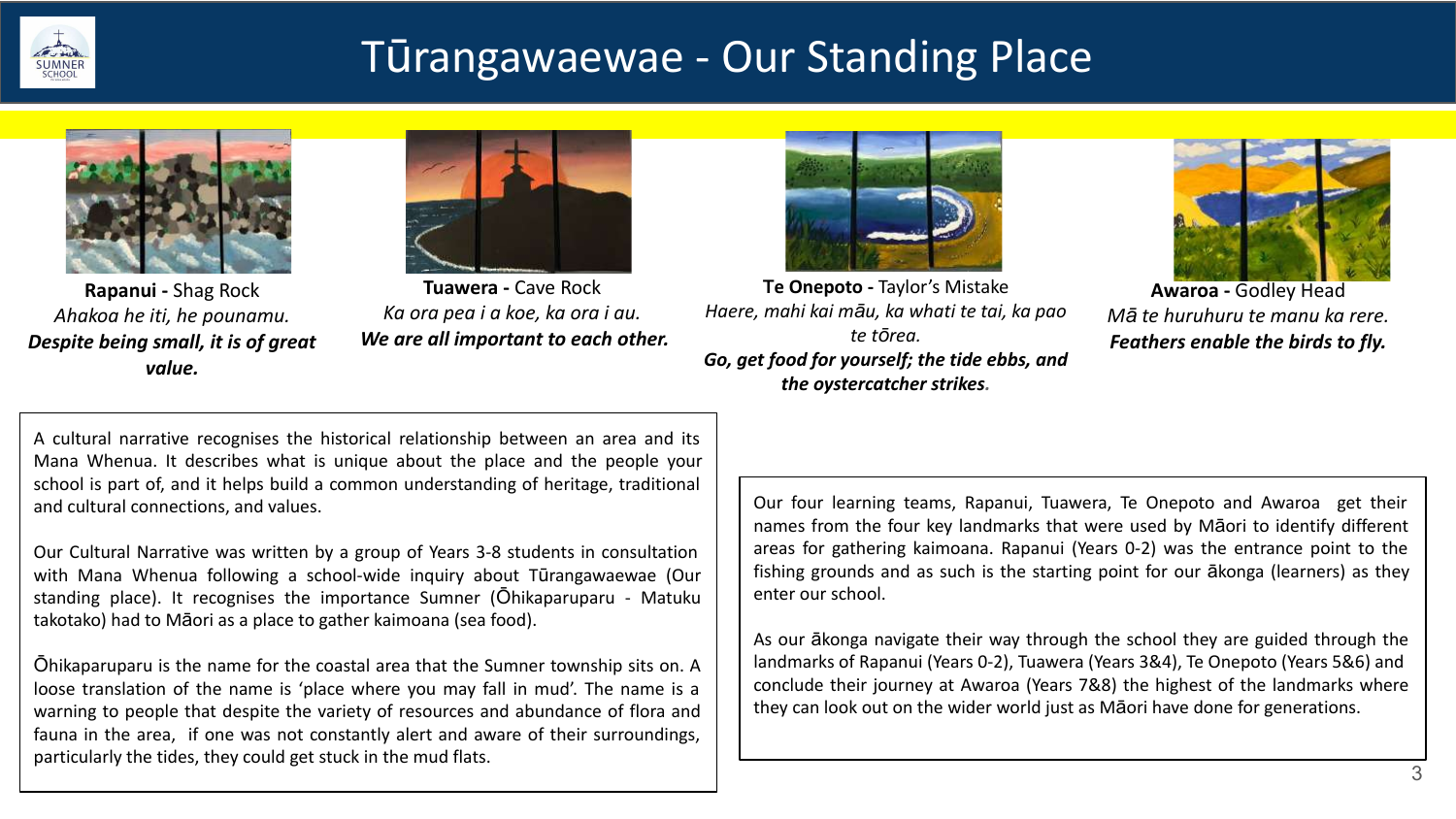

### Revisioning Process 2019

During 2019 our Board of Trustees undertook a thorough review of our Mission, Vision and Values through a consultation process involving all stakeholders within our community including; staff, students, whānau, parents, iwi and community. Our re-visioning process focused around understanding what our community think the most important skills, attributes and values are which our students should all grow and develop while at Sumner School. As a Board we followed our school curriculum '**Learn** - **Create** - **Share**' format to lead our revisioning process

Our combined thinking has formed a new Graduate Profile for our ākonga, which outlines what our children will be able to 'know', 'be' and 'do' by the time they leave us as Year 8 Awaroa students.

2021 is our 2nd year within our new Vision, Values and Strategic Aims.

#### **Term 1 2019**

BOT internal review of Charter, Vision, Values and Strategic Plan highlighted that 2019 provided us with the opportunity to reflect and celebrate our successes over the past 5-10 years and gather new voice as we work to co-construct new understanding of our school.

#### **Term 3 2019: LEARN**

As a community we asked 2 'Think Big' questions to all stakeholders in our community; What are the 5 top skills, knowledge or attitudes that you'd like your child to leave Sumner School being able to 'know' or 'do,' and, What are the top 3 values that you believe are most important for our children to hold and the school to reflect. Answers to these questions were sought via drop in discussions, online surveys, paper surveys, whānau and BOT led hui.

#### **Term 1 2020: CREATE and SHARE**

As a staff and BOT we have worked to collate all feedback into our new Vision and Values. This will be communicated with all stakeholders during Term 1. Opportunities for student learning using these will be planned for throughout 2020, as will opportunities for whānau and parent learning.

#### **Term 2 2019: LEARN**

As a community we started to LEARN about the recent changes that have occured within education, what these look like in other schools and thinking about the future for our children. This discussion was facilitated by Janelle Riki-Waaka from Core Education. She was purposefully provocative to allow all stakeholders the opportunity to think what is important for our children at our school.

#### **Term 4 2019: LEARN**

As a BOT we collated the feedback into 6 areas to explore further. These were; **curriculum, learning behaviours, wellbeing, citizenship, communication, self regulation and values.** We held our final revisoning hui with parents and whānau where we explored what these areas meant to them and asked 'what would you see happening at school if we are doing this successfully'.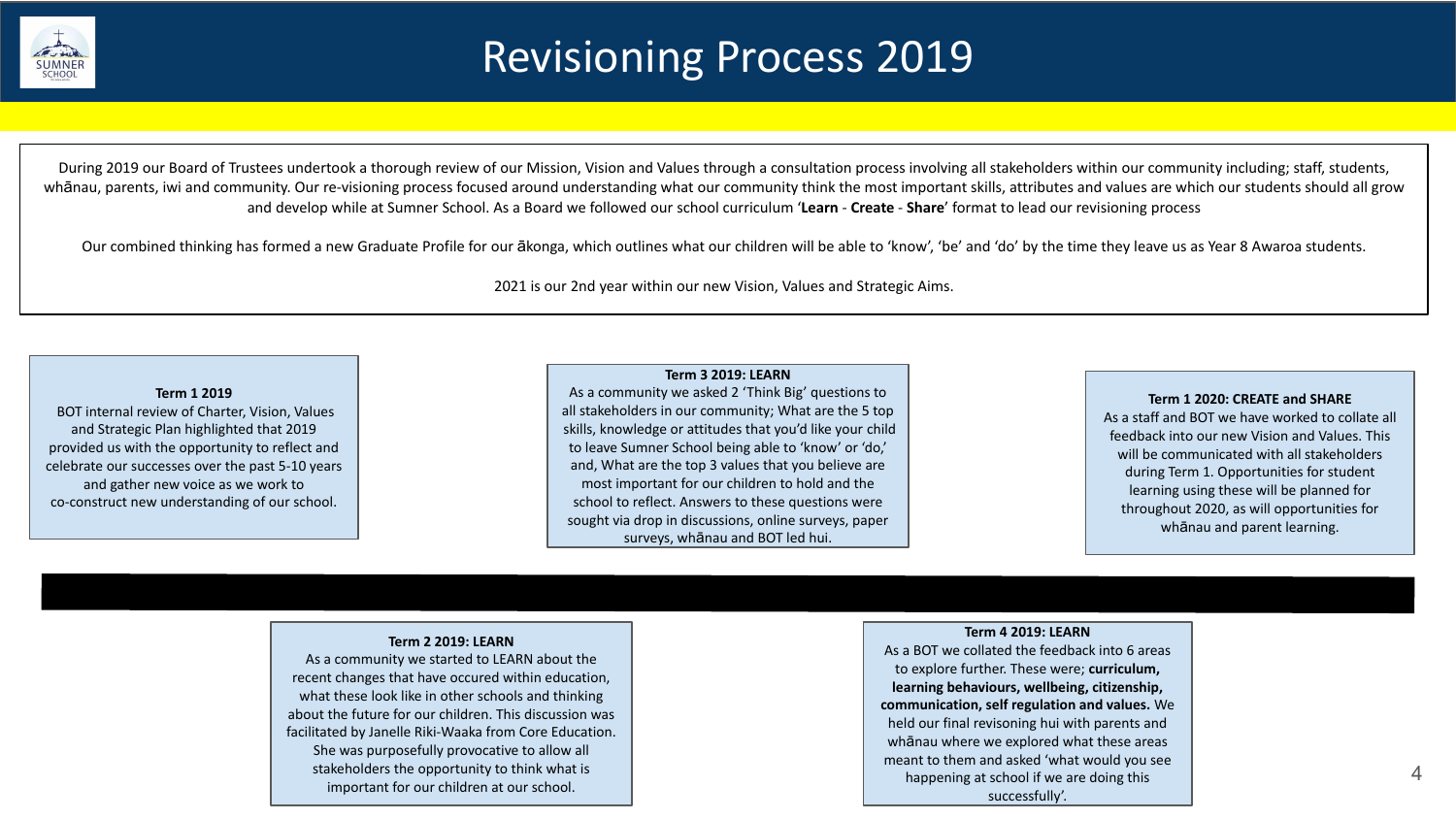

### Our Vision for Teaching and Learning

**Mission Statement embraced by our staff and our Board of Trustees** 

### *Nurturing character and empowering learners to navigate their world.*

Our Turangawaewae and Cultural Narrative talks of the importance of Rapanui, Tuawera, Te Onepoto and Awaroa. These enduring landmarks and places of deep significance for local iwi acted as signposts, skillfully guiding and pointing them in the direction so that they could locate places that were abundant with kaimoana and other valuable resources.

As our ākonga navigate their way through our kura they gather resources for growth and learning. We use our understanding of our learners and their unique Character Strengths to carefully guide them through the landmarks of Rapanui, Tuawera, Te Onepoto and Awaroa; the highest of the landmarks where they can look out on the wider world while feeling empowered as learners and deeply connected to the whenua (land) beneath them.

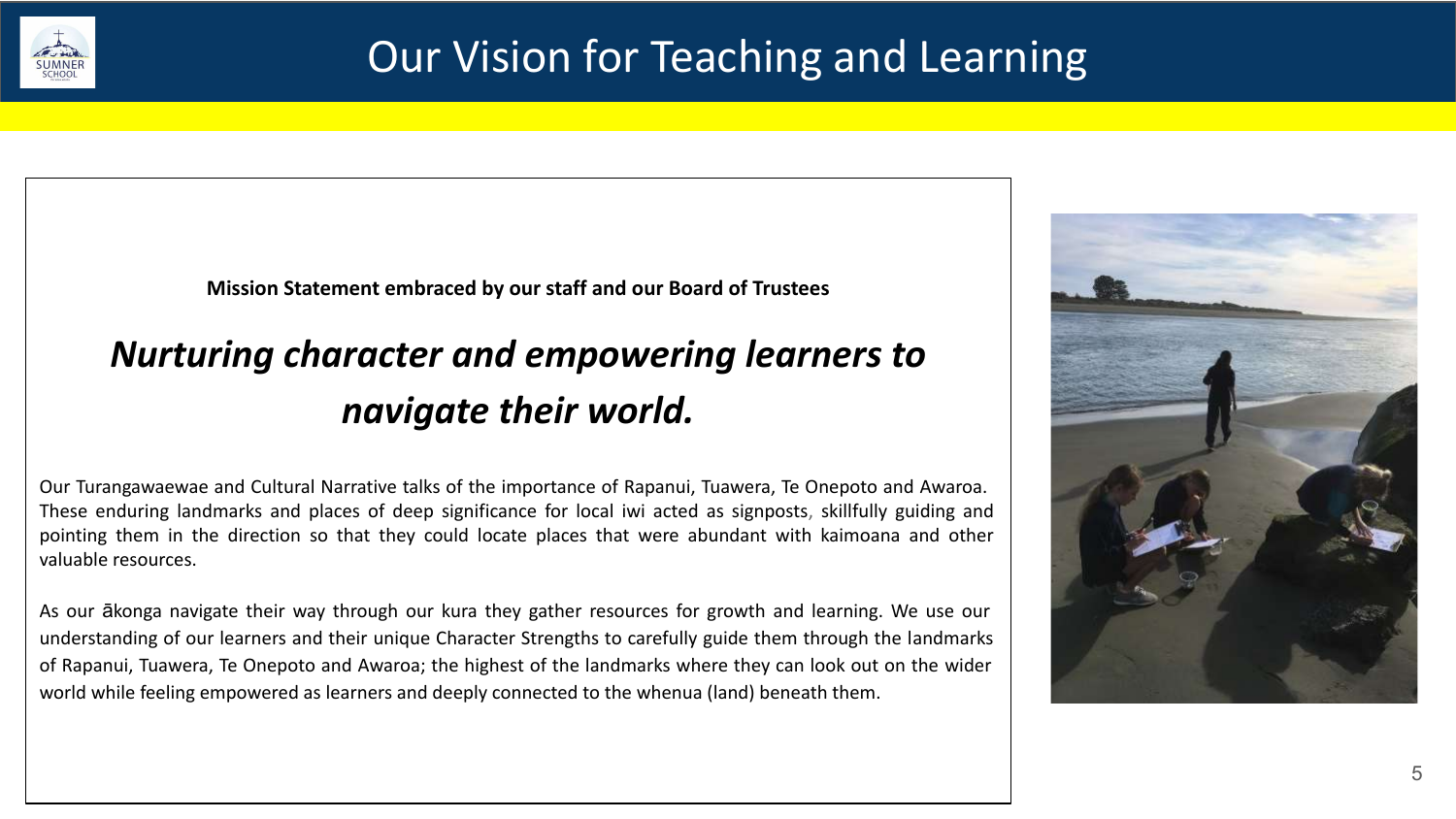

## Our Vision for Teaching and Learning

#### **Our Vision Statement for our ākonga (learners)**

#### *Connecting with our people, our learning and our place.*

At Sumner school everything we do is underpinned by the importance of forming strong relationships and utilising our unique location to deliver a high quality education to our school whānau.

At Sumner School our three values of **Whanaungatanga, Mōhiotanga** and **Kaitiakitanga** as stepping stones to achieving our vision.

#### **Whanaungatanga**

At Sumner School we will **respect**, foster and maintain important **relationships** within our kura, community and iwi.

#### **Mōhiotanga**

As ākonga we are immersed in new **learning** opportunities and will work to develop our **knowledge**, **understanding** and awareness of ourselves as **lifelong learners**.

#### **Kaitiakitanga**

At Sumner School we are dedicated to working as **guardians of our place** to **actively protect** its people, environment, knowledge, culture and language.







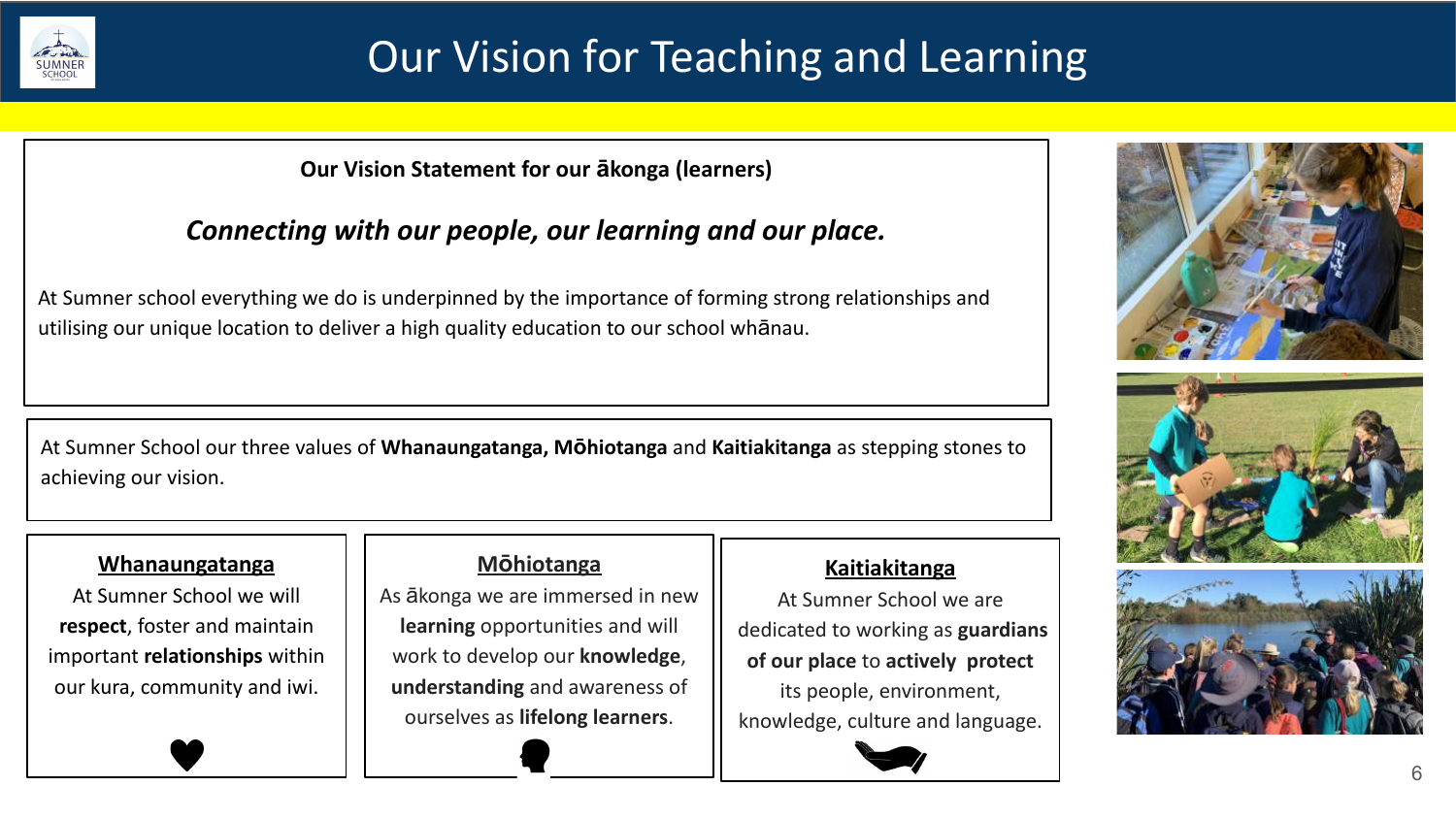

### What do our Values mean?



#### **Whanaungatanga**

*The Māori value of Whanaungatanga is all about developing and maintaining respectful connections and networks with people. This value has whānau (family) at its centre. At Sumner School we understand this as developing a school whānau that actively works to develop and foster respectful relationships.* 

#### **Mōhiotanga**

*The Māori value of Mōhiotanga is all about growing knowledge and understanding, and raising awareness and insight. This value focuses on our learning and the value we place on the learning process. Learning is not just about the end product, it is about the pathway that gets us there.* 

#### **Kaitiakitanga**



*The Māori value of Kaitiakitanga is all about developing an understanding of our local environment and working actively to look after and protect it. At Sumner School we relate this to both our school environment and also the incredible local environment we are lucky to have on our doorstep.*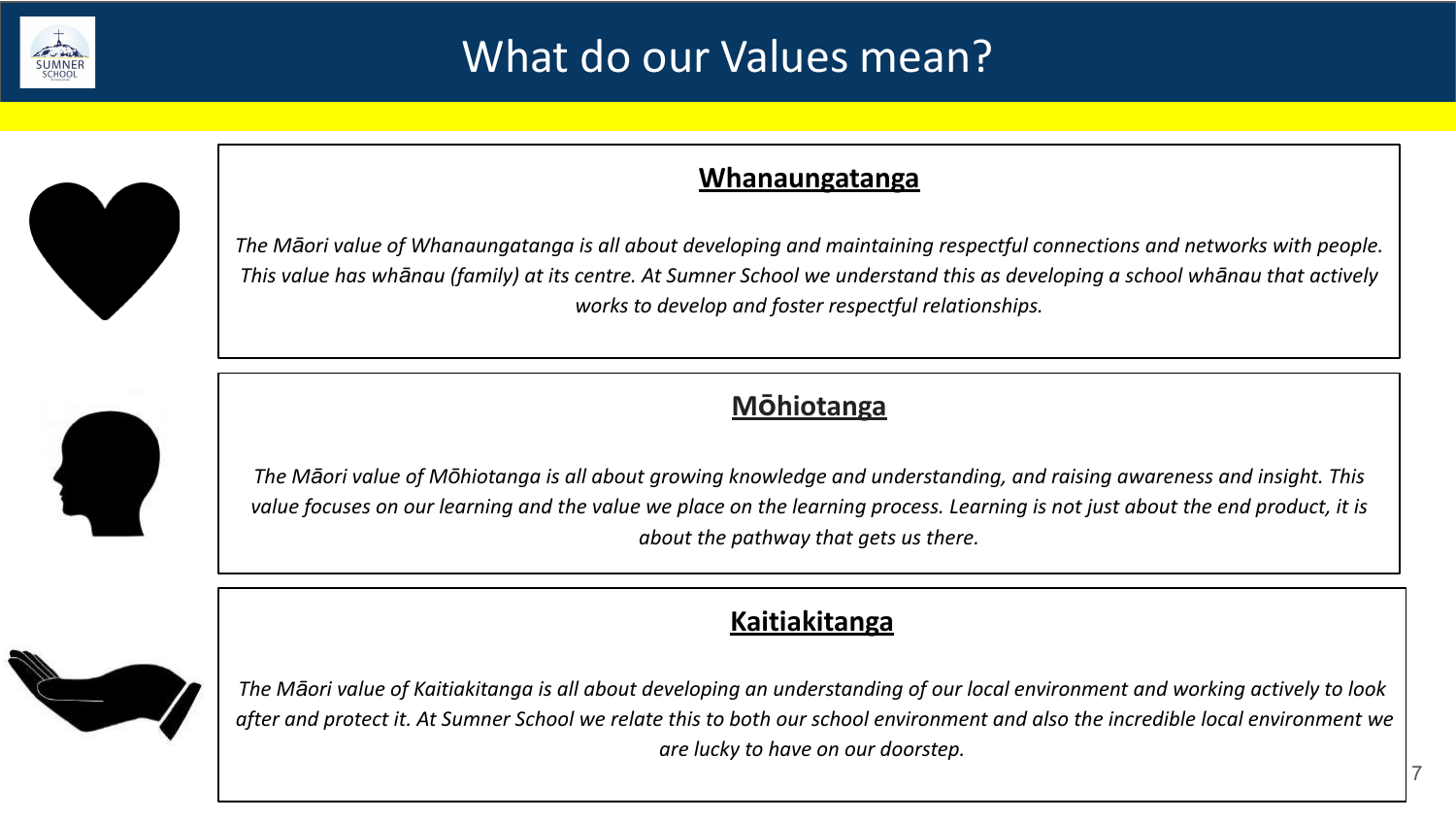

## **Whanaungatanga**

At Sumner School we will **respect**, foster and maintain important **relationships** within our kura, community and iwi.

**What does this value look like in our school?**

By the time our Year 8 Awaroa ākonga leave us they will;

- \*Have built strong relationships with friends, family and the wider Sumner community
- \*Communicate respectfully and effectively in written and oral form
- \*Show tolerance, empathy and kindness in their interactions \*Be confident in sharing their point of view and thinking \*Embrace Te Reo Māori and understand the tikanga
- connected to Ngāi Tahu
- \* Understand the importance of reciprocity in relationships \*Know the importance of tuakana teina - Relationships fostered between our oldest and youngest children.

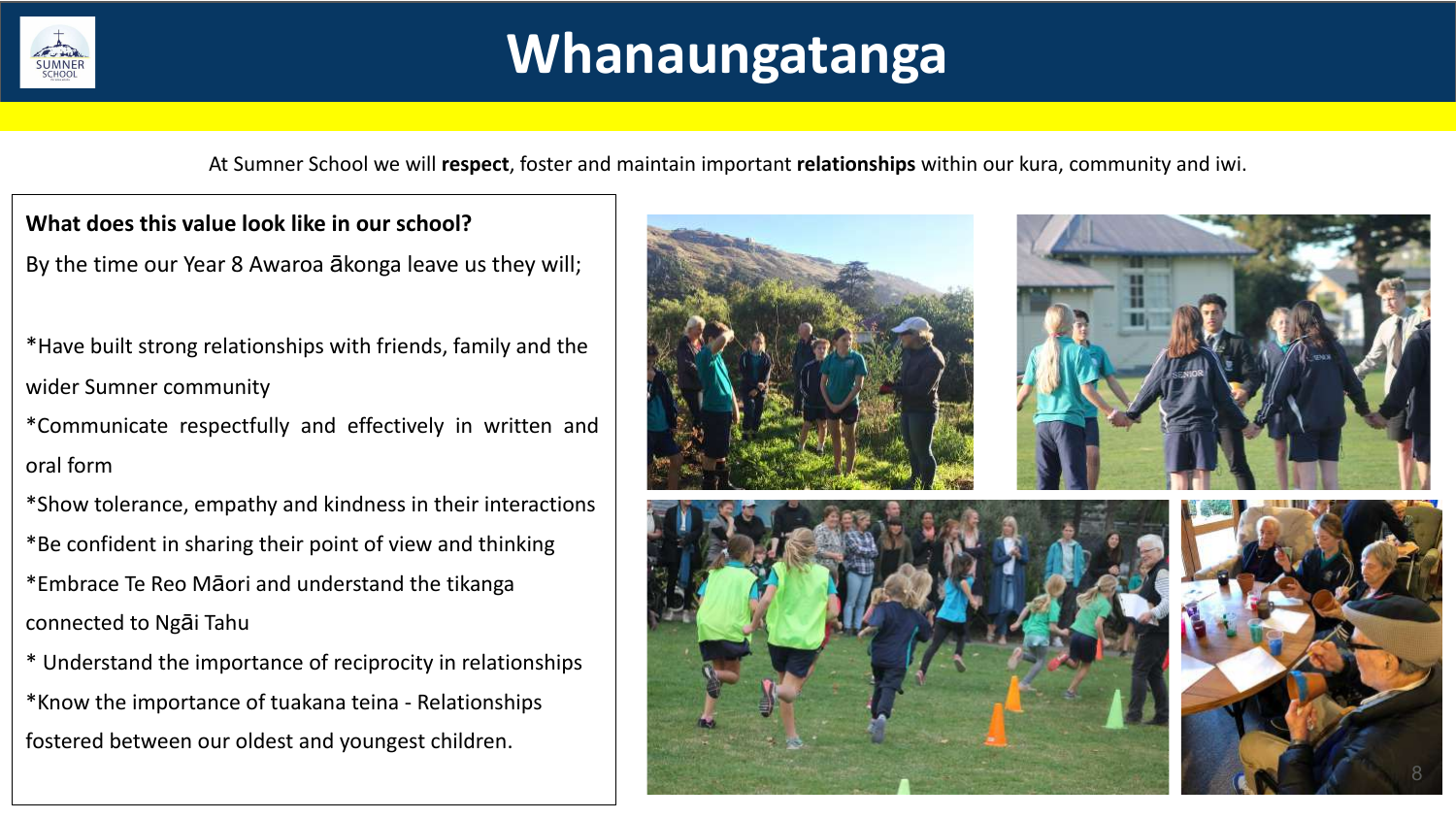

## **Mōhiotanga**

As ākonga we are immersed in new **learning opportunities** and will work to develop our **knowledge**, **understanding** and awareness of ourselves as **lifelong learners**.

#### **What does this value look like in our school?**

By the time our Year 8 Awaroa ākonga leave us they will;

\*Have strong foundations in reading, writing, maths and science \*Be able to question ideas and think critically

\*Show resilience and grit in their learning

\*Be able to collaborate effectively with others, and also work independently

\*Be able to set personal learning goals and self manage their learning \*Use digital tools effectively to enhance and share their learning \*Know where they are on their learning pathway and what they need to do next in order to continue their own progress

\*Feel empowered and excited to continue their learning at High School. \*Have experienced a variety of learning opportunities to enrich our curriculum which include, STEM, The Arts, sports, environmental education and Education Outside The Classroom. 9





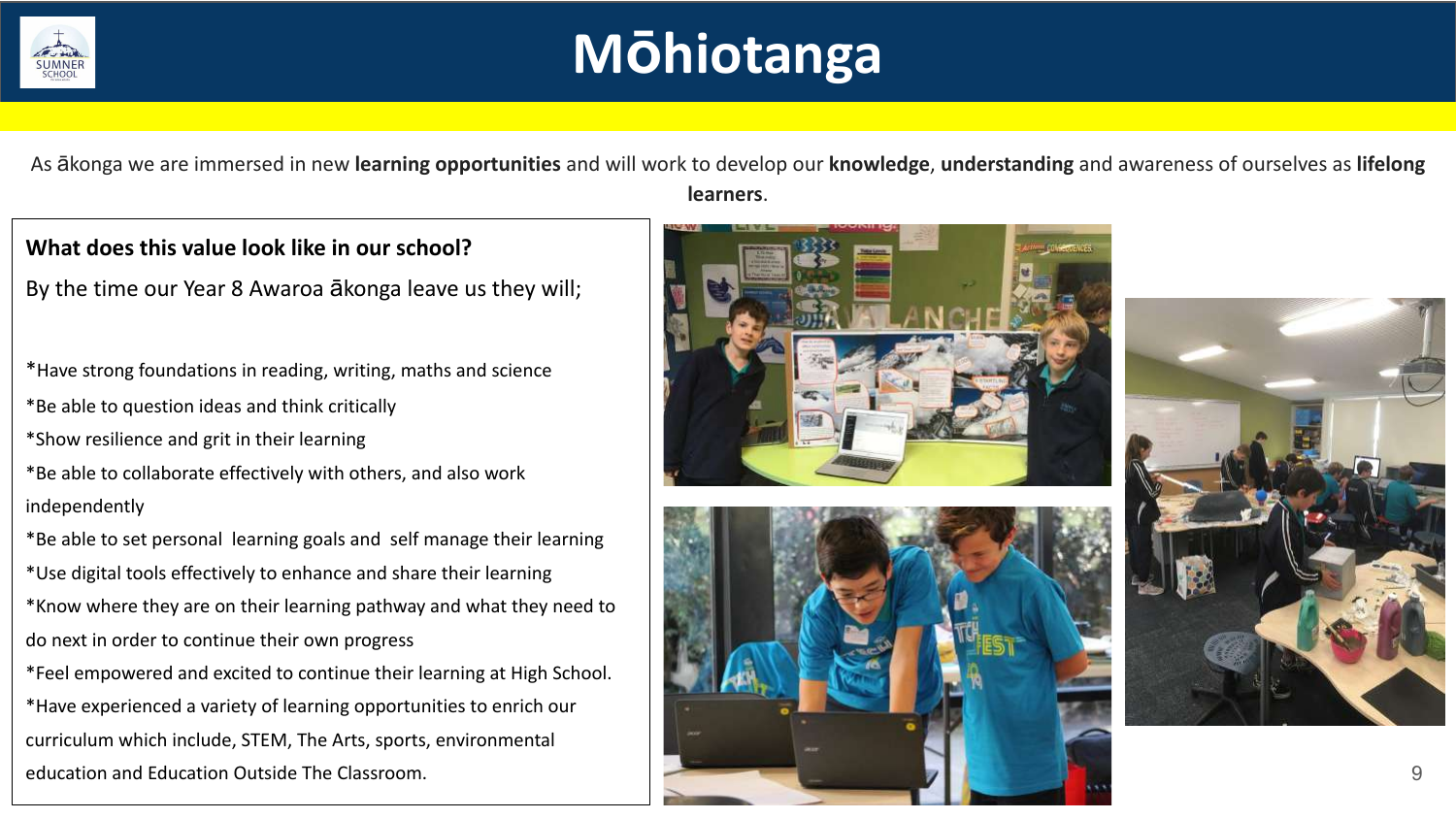

## **Kaitiakitanga**

At Sumner School we are dedicated to working as **guardians of our place** to **actively protect** its people, environment, knowledge, culture and language.

**What does this value look like in our school?**

By the time our Year 8 Awaroa ākonga leave us they will;

- \* Understand that they are kaitiaki (guardians) of Sumner School and their local environment
- \* Appreciate and understand the opportunities and needs facing their community and how it can benefit their learning
- \* Demonstrate agency in their learning by initiating self directed learning opportunities that serves to protect their place
- \* Successfully made links with our community and the wider world which grow authentic reciprocal connections
- \* Share their learning effectively to enable other ākonga to continue the mahi (work) that has been started and is important to our place.

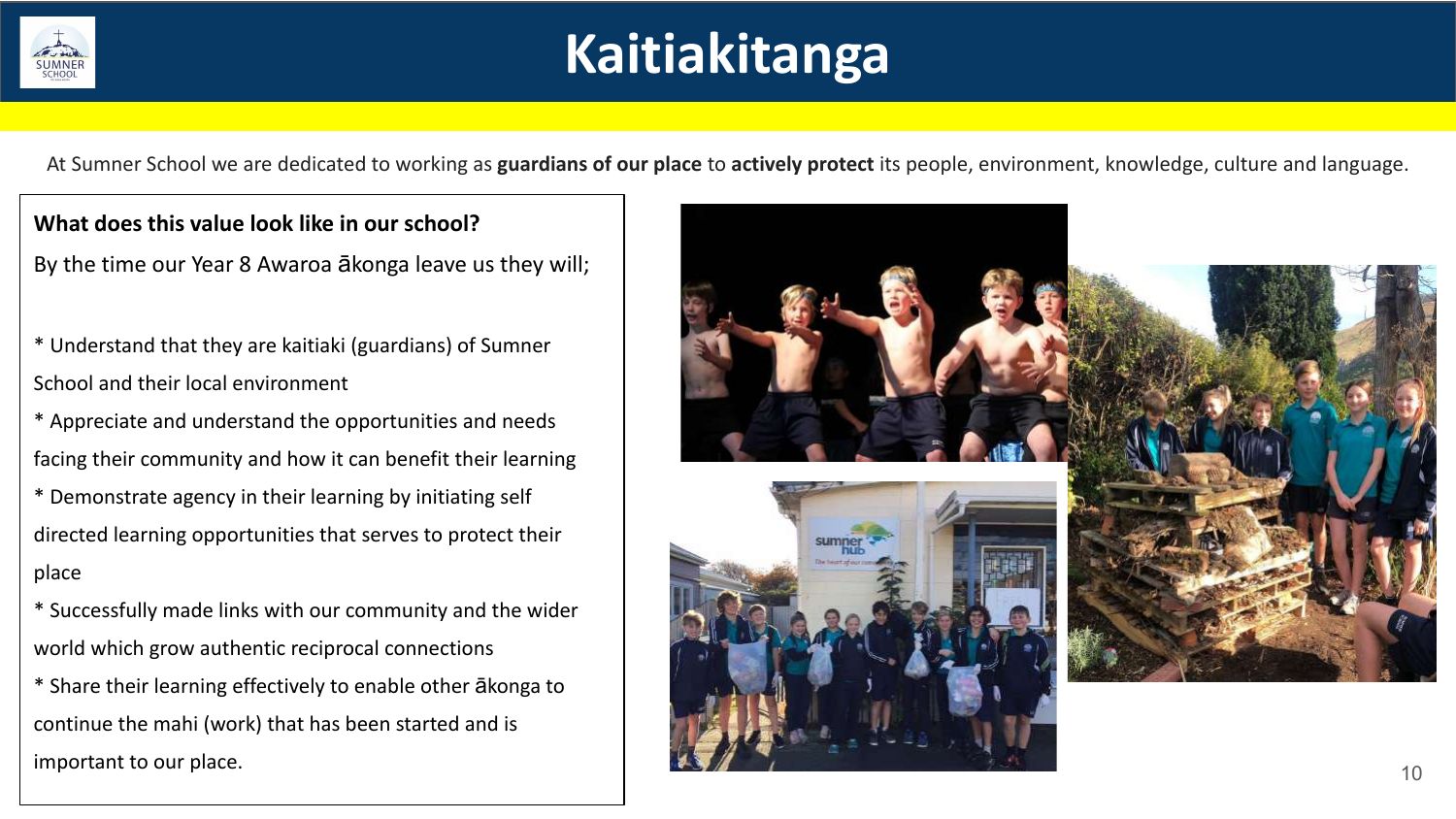

At Sumner School we deliver our Concept Based Curriculum using the Manaiakalani model of:

#### **Learn. Create. Share.**

During this process, we will co-construct rich and authentic concepts to explore. It is important to note that the use of concepts are not intended to replace the teaching of curriculum content but instead provide a context for **learning**. Our learners will then have the opportunity to apply their learning through a Project Based approach in a **creative** way to answer a key question. This new learning will then be **shared** with an audience in order to provide an opportunity for our learners to be connected to the wider world.

11

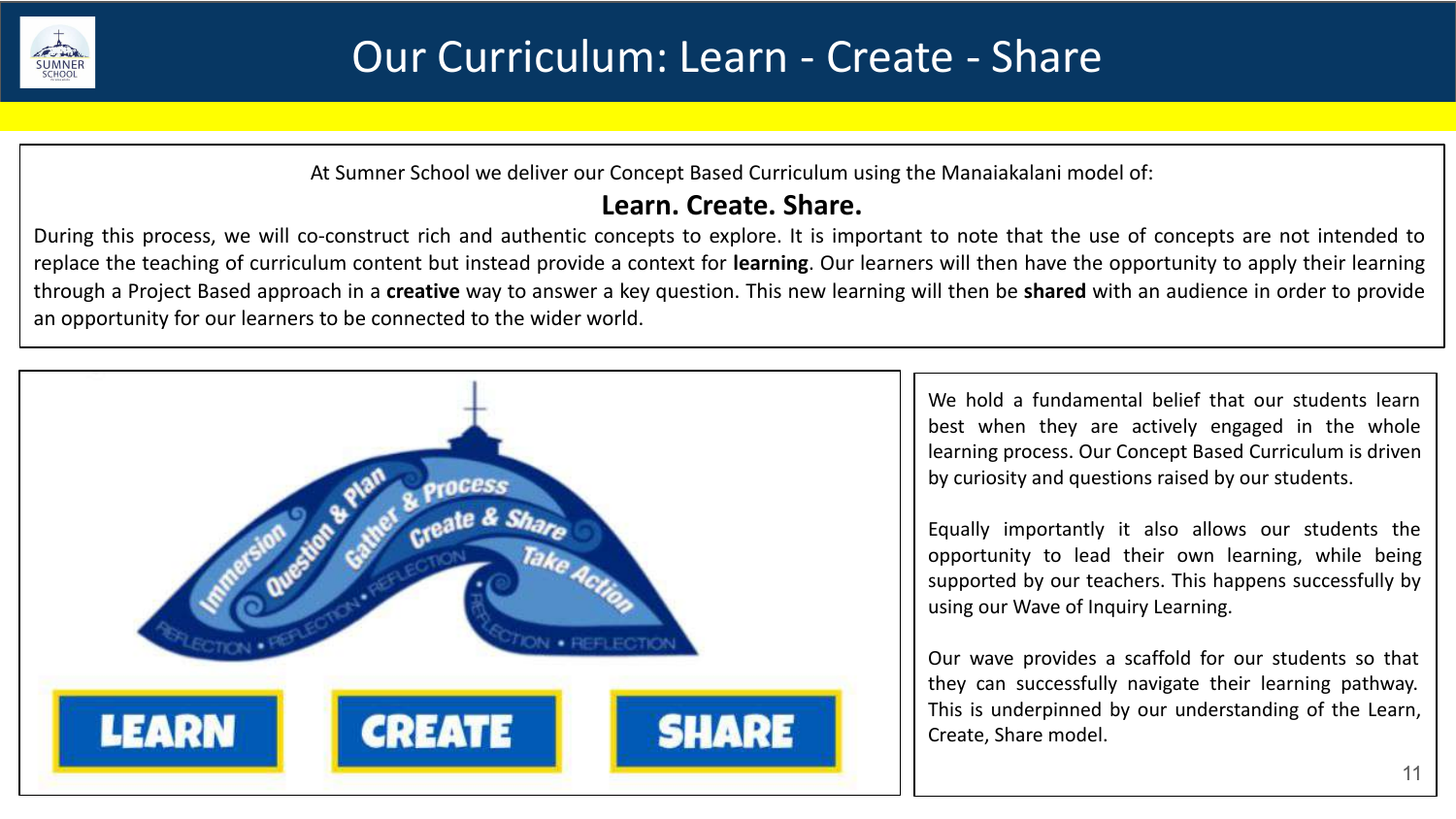

**Te Tiriti o Waitangi – Treaty of Waitangi:** Sumner School acknowledges the principles of the Treaty of Waitangi and the bicultural foundations of Aotearoa, New Zealand. As a school we are committed to the continuous development of partnerships and participation in order to protect the principles of Te Tiriti o Waitangi. We are developing strong relationships with our Māori community and are in close consultation with our local Mana Whenua.

We are committed to valuing, validating and protecting local knowledge (place-based learning), normalising te reo Māori, learning and including tikanga school-wide and equity for Māori learners.

There is a regular hui held for parents and whanau of our Māori ākonga. The purpose of our hui is for connection, as well as providing an ongoing opportunity for the school to discuss the achievement and educational success of of our students who identify as Māori, to demonstrate the school's commitment and honouring of Māori culture, and to explore and co-construct ways of encouraging Māori success as Māori.

As a school we have an active Student Whānau Group who meet termly to connect and provide opportunity to learn Te Reo and Te Ao Māori.

The school has an active and prominent kapa haka group consisting of approximately 100 students. The group performs at many events including our termly mihi whakatau to welcome new students and staff and in the Aupaki Cultural Festival. Our kapa haka is taught by a specialist tutor and supported by Sumner teachers.

All children will learn a basic level of tikanga and Te reo Māori at Sumner School. Our school policy 'Recognition of Cultural Diversity' includes a statement of response for any parents or whānau who may request further levels of Māori language teaching.

Reports to the Board of Trustees on student achievement include analysis of Māori student achievement, where practicable and not likely to unavoidably identify a child due to a small group size.

Our Cultural Narrative is a living story within our school. Created in response to the property development work undertaken at the school as part of the Christchurch Education Renewal Plan, our narrative has given the school an opportunity to consider how the narrative of the Sumner area could be woven into our buildings, curriculum, vision and learning opportunities, thus maintaining an important cultural link to our Māori tuku iho (heritage).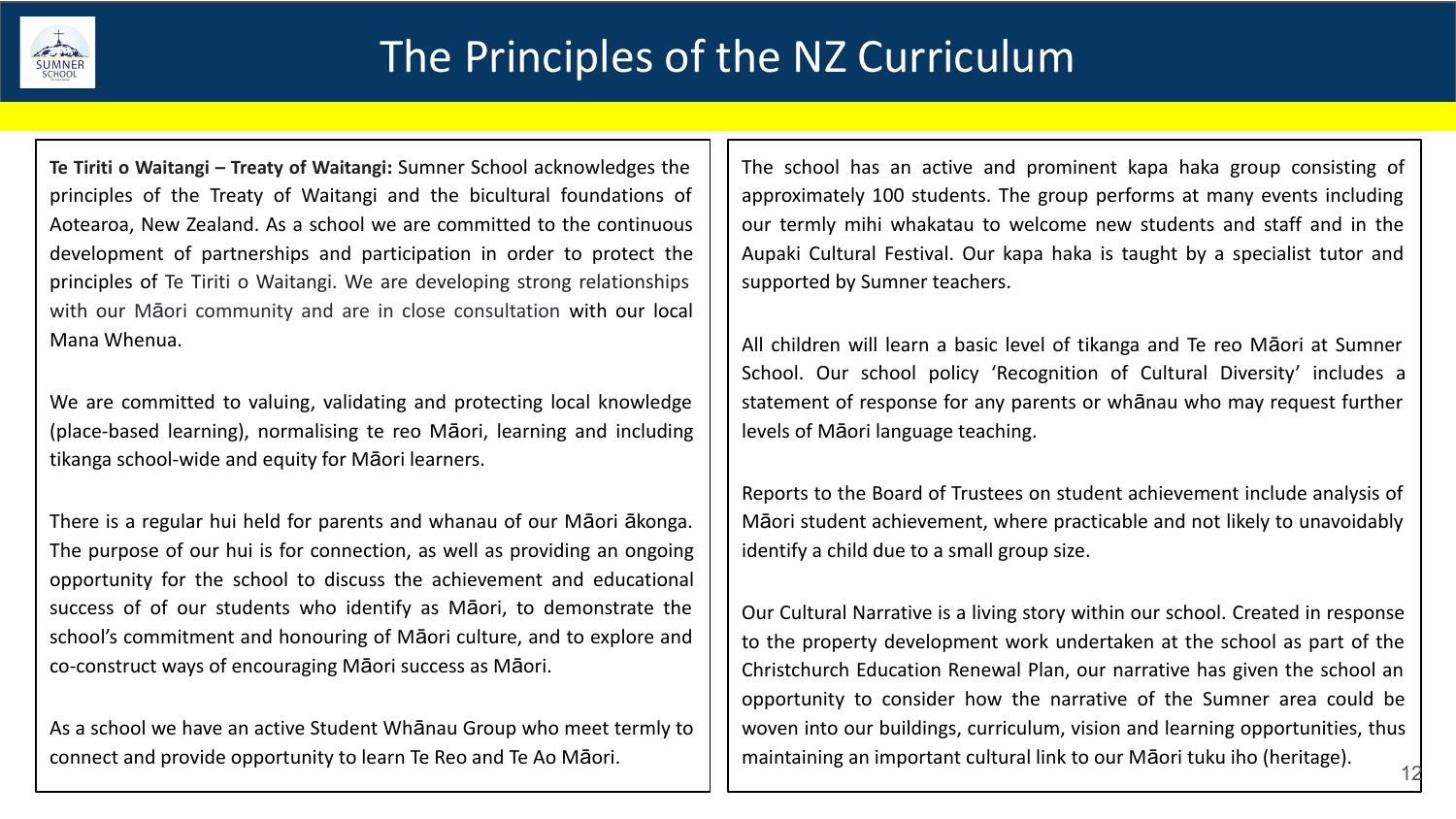

### The Principles of the NZ Curriculum

**Cultural Diversity:** Sumner School is a linguistically and culturally diverse community, with many of our students coming from multi-lingual homes, with strong connections to their cultural identities. Teachers at Sumner School take pride in having an in-depth knowledge of each student within their class and value the unique cultural identity that each child brings to our school.

As a school we are committed to ensuring that our students see themselves reflected throughout our school curriculum and that the concepts we choose enable them to share their identities within the classroom environment and in the wider school context.

Through the contexts within our 'Concept based' curriculum, students are encouraged to express themselves culturally and linguistically, e.g. during our 'Communication' Inquiry our students learnt, taught and shared their linguistic knowledge within the classroom environment, as well as at wider school events such as school assemblies. Our 'Diversity' Inquiry enabled our junior team to learn about different cultural festivals and develop deeper connections with our student's diverse ways of celebrating. As a school we work to create opportunities to celebrate the diverse and rich backgrounds of our students, enabling them to develop a strong identity of self.

Our Sumner School Kapa Haka group provides an opportunity for all of our students to learn, perform and celebrate te reo Māori waiata, poi and haka.



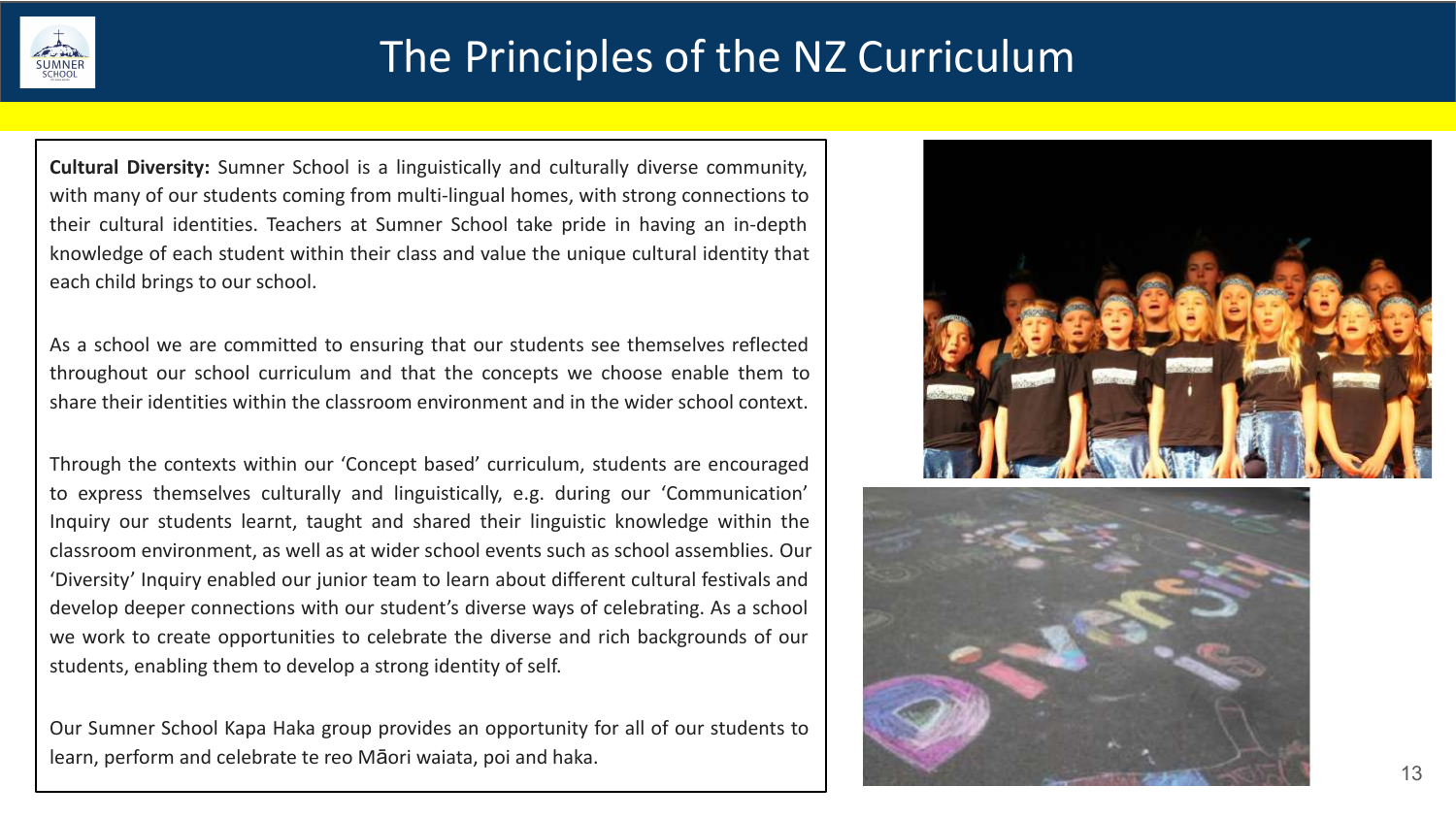

**High Expectations:** Sumner School has developed a curriculum which supports and empowers all students to learn and achieve personal excellence, regardless of their personal circumstances. The Board provides staffing and resources to support extra programmes of learning support and enrichment for a range of students. Special needs, and Gifted and Talented registers are maintained and students are tracked and monitored as they move throughout the school. Student data is carefully analysed to ensure that all learners are progressing well and do not require additional interventions to ensure continued progression.

The school has a school-wide behaviour management plan which we use to support consistent practices across the school to ensure that the culture and atmosphere within the school is one where children feel cared for, secure, happy and at the maximum capacity to learn.

The parent community is one that has high expectations that children will achieve success through stimulating learning programmes that relate to our children, their learning needs and their place.

**Inclusion:** Sumner School aspires to develop a curriculum which is non-sexist, non-racist, and non-discriminatory; which ensures that students' identities, languages, abilities, and talents are recognised and affirmed, and that their learning needs are addressed.

**Learning to learn:** Our curriculum encourages all students to reflect on their own learning processes and learning how to learn. Formative assessment practices are used, and teachers include regular individual student goal setting as part of teaching and learning programmes. We aim for students to have ownership of their learning, including knowing and understanding where they are in their learning pathway, what they have done and what their next steps are.

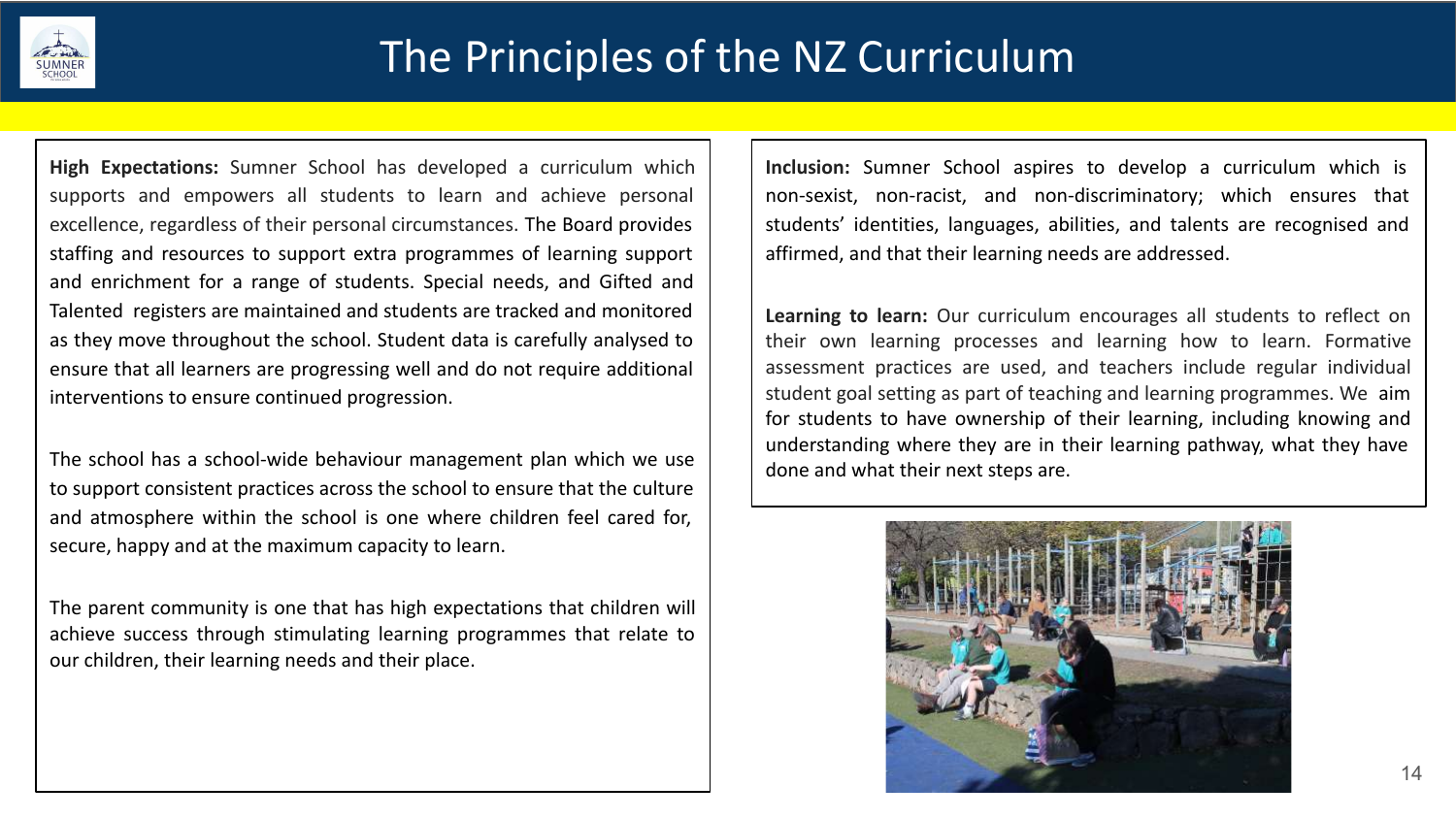

**Community Engagement:** Sumner School has developed a local curriculum which has our people and place at its centre. This focus allows us to provide meaningful contexts for learning which engage the community and enables learners to make connections to their families, whānau, New Zealand and the wider world.

Parents are active participants in the daily school life and levels of voluntary help from parents are good. The parent community is regularly consulted and informed through newsletters, surveys, parent meetings, open forums, information evenings, and social activities. Goal-setting and learning conferences are held twice yearly, and parents receive written reports on their children's progress twice yearly.



**Future Focus:** Our curriculum encourages our students to look to the future by exploring such significant future focused issues as sustainability, citizenship, enterprise and globalization. At Sumner School we do this by utilising our place and creating explicit links between our learning inquiries and our place. Our curriculum also prepares our learners for the future by promoting and teaching the skills of collaboration, creativity, critical thinking and communication. This is delivered using the Manaiakalani model of; **Learn. Create. Share**

**Coherence:** Our curriculum model is concept based and driven by 'Big Ideas' rather than subject specific content. Its horizontal connectedness allows for a seamless integration across learning areas. This means that our learners will be engaged in inquiries that lead them to consider the context in which they will *use* their learning. The concept based learning approach ultimately elevates 'real world' meaning and the application and transference of curriculum content, knowledge and skills from within the classroom to the real world. This transference ensures that we are supporting our learners to become future focused critical thinkers who communicate and collaborate effectively and are creative in their approach to solving problems.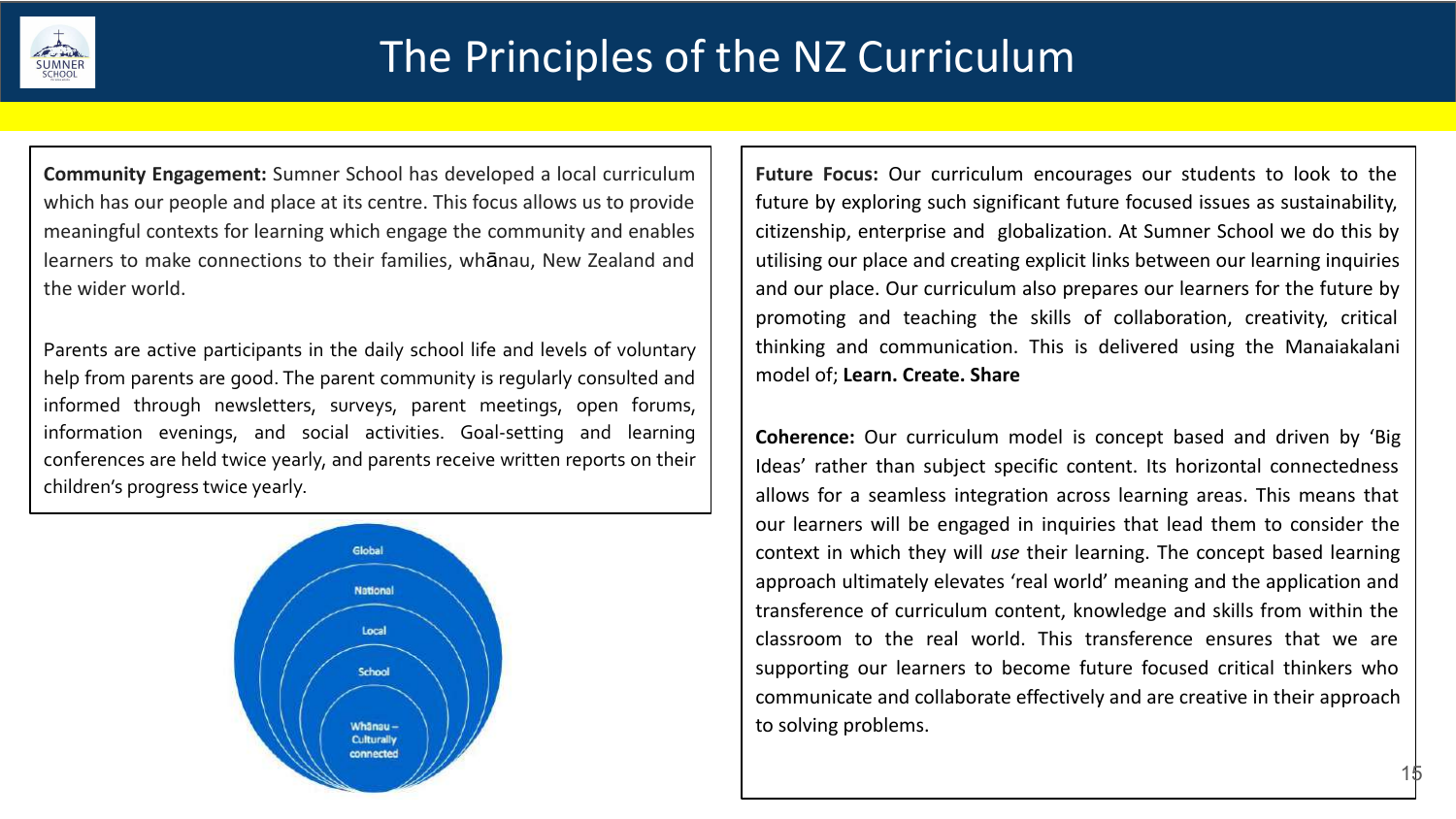

### Our Strategic Aims linked to our Vision



Our Strategic Aims align to our Vision of Connecting with our people, our learning and our place. Our ākonga sit at the centre of our vision, surrounded by our Vision and Values. As the intersecting circles illustrate, our Strategic Aims do not stand alone, instead they complement and support each other to ensure we are holistic in meeting the needs of our tamariki and community.

| Connecting with our people - Whanaungatanga                                                                                                                                                                                         |                                                                                                                                                                                                                                                                          |                                                                                                                                                                                                         |  |  |  |
|-------------------------------------------------------------------------------------------------------------------------------------------------------------------------------------------------------------------------------------|--------------------------------------------------------------------------------------------------------------------------------------------------------------------------------------------------------------------------------------------------------------------------|---------------------------------------------------------------------------------------------------------------------------------------------------------------------------------------------------------|--|--|--|
| 1. Reciprocal Community Learning:<br>Established meaningful and reciprocal connections with our community to<br>enhance learning opportunities for our students.                                                                    | 2. Inclusiveness:<br>Sumner School has a culture of inclusion where all tamariki and their<br>identities and individual needs are acknowledged,<br>supported and valued.                                                                                                 | 3. Whānau/parental engagement:<br>Transparent and clear communications between home and school enable<br>parents and whanau to be informed and involved in the life of our school.                      |  |  |  |
|                                                                                                                                                                                                                                     | <b>Connecting with our learning - Möhiotanga</b>                                                                                                                                                                                                                         |                                                                                                                                                                                                         |  |  |  |
| 1. Responsive Curriculum:<br>A high quality student centered and future focused curriculum underpins all<br>decisions relating to teaching and learning.                                                                            | 2. Staff Development:<br>High quality Professional Development opportunities for staff reflect the<br>diverse needs of our learners and ensure staff competency in effectively<br>meeting them.                                                                          | 3. Whānau/parental learning partnership:<br>Parents and whanau understand our school curriculum and are engaged as<br>partners in learning.                                                             |  |  |  |
|                                                                                                                                                                                                                                     | Connecting with our place - Kaitiakitanga                                                                                                                                                                                                                                |                                                                                                                                                                                                         |  |  |  |
| 1. Cultural Responsiveness:<br>Sumner School is committed to the protection of the principles of Treaty of<br>Waitangi and the bicultural foundations of Aotearoa, New Zealand and<br>actively celebrates the diversity of culture. | 2. Local environment:<br>Sumner School utilises the extensive resources within our local environment to<br>ensure that all students have an understanding of their Tūrangawaewae<br>(place to stand) and understand the need to be Kaitiaki (guardians) of our<br>place. | 3. School learning environment:<br>Sumner School provides an inviting and engaging learning environment that<br>effectively promotes the present and future needs of our school and<br>community.<br>16 |  |  |  |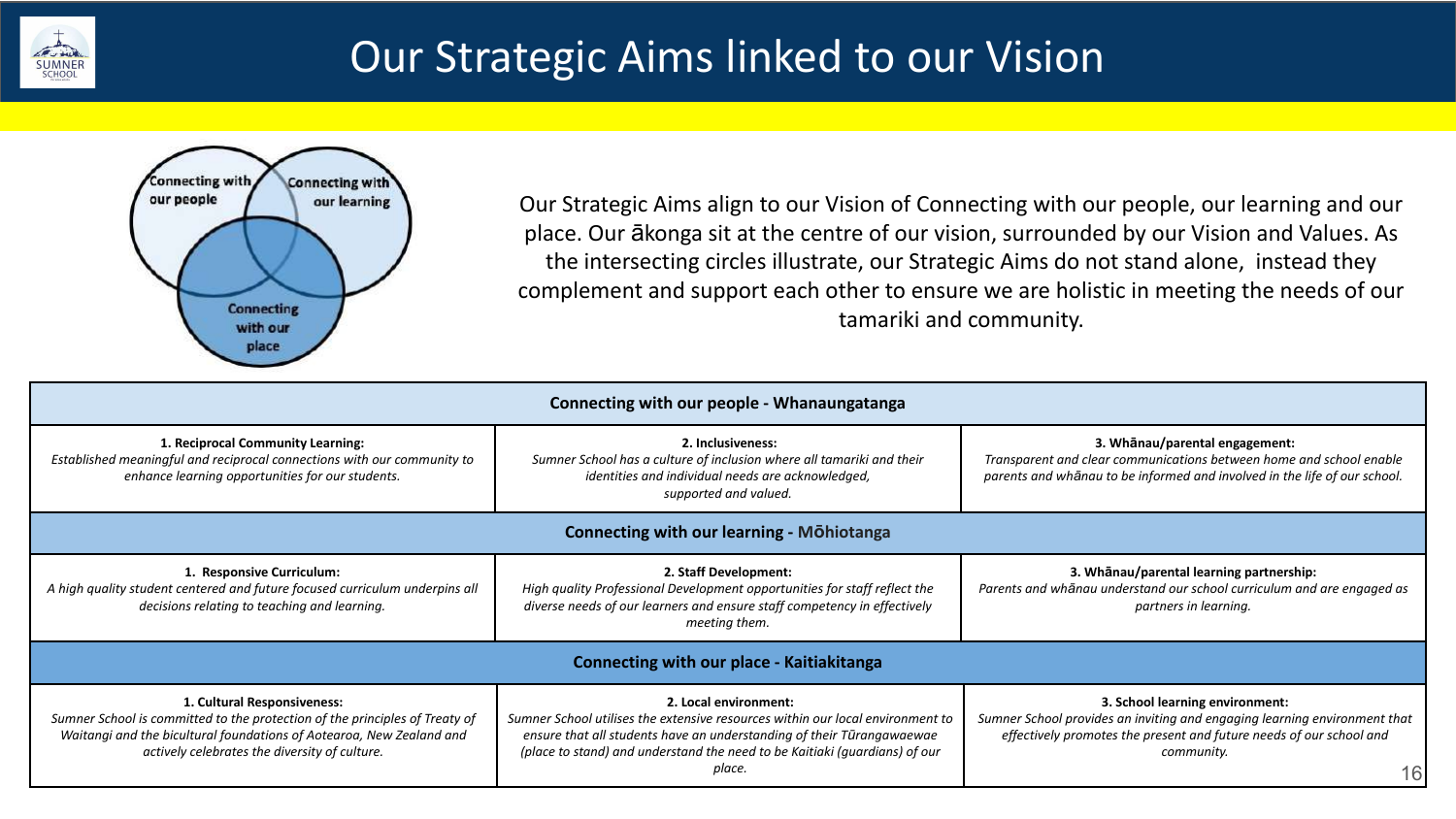

## Connecting to our people

#### **1.Reciprocal Community Learning:** *Established meaningful and reciprocal connections with our community to enhance learning opportunities for our students.*

#### Success Indicators:

- The skills and expertise of our community are being effectively planned for and fully utilised to provide a breadth and depth to our curriculum and increased learning opportunities to our children.
- Trusting relationships have been built alongside iwi and whānau. They are an integral part of our school community as we work to provide opportunities for connection and collaboration towards a shared purpose
- Aupaki Kāhui Ako is well established within our school, providing effective Professional Development opportunities and authentic opportunities for collaboration in a model that promotes a tuakana-teina relationship.
- Sumner School has developed a strong sense of global awareness in our learning programmes which ensures our ākonga have a world conscience and understand their role as a member of a global community.
- All interactions support and strengthen reciprocal, learning centred relationships between and across akonga, whanau , staff and our local community.
- As a school we regularly consult and listen to our Māori community's aspirations for the education of their tamariki and our communities aspirations for the education of their tamariki.

#### **Strategic Priorities**

|                                   | <b>Achieved in 2020/2021</b>                                                                                                                                                                                                                                                                                                                                                                                                                                                                                                                                                                                                                                                                                                                                                                                              |  | 2022 Focus                                                                                                                                                                                                                                                                                                                                                                                                                                                                                                                                                                                                                                                                                                                                      |  | 2023                                                                                                                                                                                                                                                                                                                                                                                                                                                                                                                                                                                                                                       |
|-----------------------------------|---------------------------------------------------------------------------------------------------------------------------------------------------------------------------------------------------------------------------------------------------------------------------------------------------------------------------------------------------------------------------------------------------------------------------------------------------------------------------------------------------------------------------------------------------------------------------------------------------------------------------------------------------------------------------------------------------------------------------------------------------------------------------------------------------------------------------|--|-------------------------------------------------------------------------------------------------------------------------------------------------------------------------------------------------------------------------------------------------------------------------------------------------------------------------------------------------------------------------------------------------------------------------------------------------------------------------------------------------------------------------------------------------------------------------------------------------------------------------------------------------------------------------------------------------------------------------------------------------|--|--------------------------------------------------------------------------------------------------------------------------------------------------------------------------------------------------------------------------------------------------------------------------------------------------------------------------------------------------------------------------------------------------------------------------------------------------------------------------------------------------------------------------------------------------------------------------------------------------------------------------------------------|
| $\bullet$<br>I۰<br>I۰<br>I۰<br>I۰ | Professional Learning Groups (PLGs) in Aupaki Focus on providing<br>opportunities for connection and collaboration within the areas of<br>Culturally Responsive Practice and wellbeing and enable a clear insight<br>into our current practice and next PD steps in these areas.<br>Student Whānau hui occurs termly, with opportunities for whānau to<br>attend and connect with our akonga.<br>Pre-existing relationships with local community groups/organisations<br>are strategically planned for within learning inquiries.<br>Local iwi and our school develop a stronger connection and reciprocal<br>relationships allowing authentic teaching and use of Te Reo Maori and<br>Tikanga Māori throughout the year (ongoing focus in 2021).<br>Reciprocal nature of relationships within our community are explored |  | Opportunities to develop pathway links from ECE to Linwood College<br>are further developed.<br>Increased visibility of Aupaki within our school enables increased<br>community understanding of our Kāhui Ako and its role.<br>All students have a strong sense of belonging to Sumner School and our<br>local community and look for ways to contribute to those around them<br>School engages with Healthy Active Learning (via Sport NZ and MOH) to<br>scope how the programme can support needs of our School<br>Tikanga Māori and Cultural practices are embedded within the school<br>through strong reciprocal relationships and ongoing professional<br>development.<br>Whanau involved in driving the direction of Student whanau hui |  | Shared learning practices cross Aupaki are in place that enable effective<br>collaboration at all levels to maximise resources and learning<br>opportunities.<br>Already established relationships with schools across the globe are<br>strengthened. Our Global awareness programme has been developed to<br>ensure programmes meet our students needs and reflect our<br>communities aspirations and our growing International Students<br>Programme. (COVID dependent)<br>Sumner School offers a national and global focus both in languages and<br>experiences that reflect both our geographical location and national<br>identity. . |
|                                   | with the explicit aim of seeing how Sumner School and its students can<br>benefit our community.                                                                                                                                                                                                                                                                                                                                                                                                                                                                                                                                                                                                                                                                                                                          |  | alongside the school to ensure connection and reciprocity.                                                                                                                                                                                                                                                                                                                                                                                                                                                                                                                                                                                                                                                                                      |  |                                                                                                                                                                                                                                                                                                                                                                                                                                                                                                                                                                                                                                            |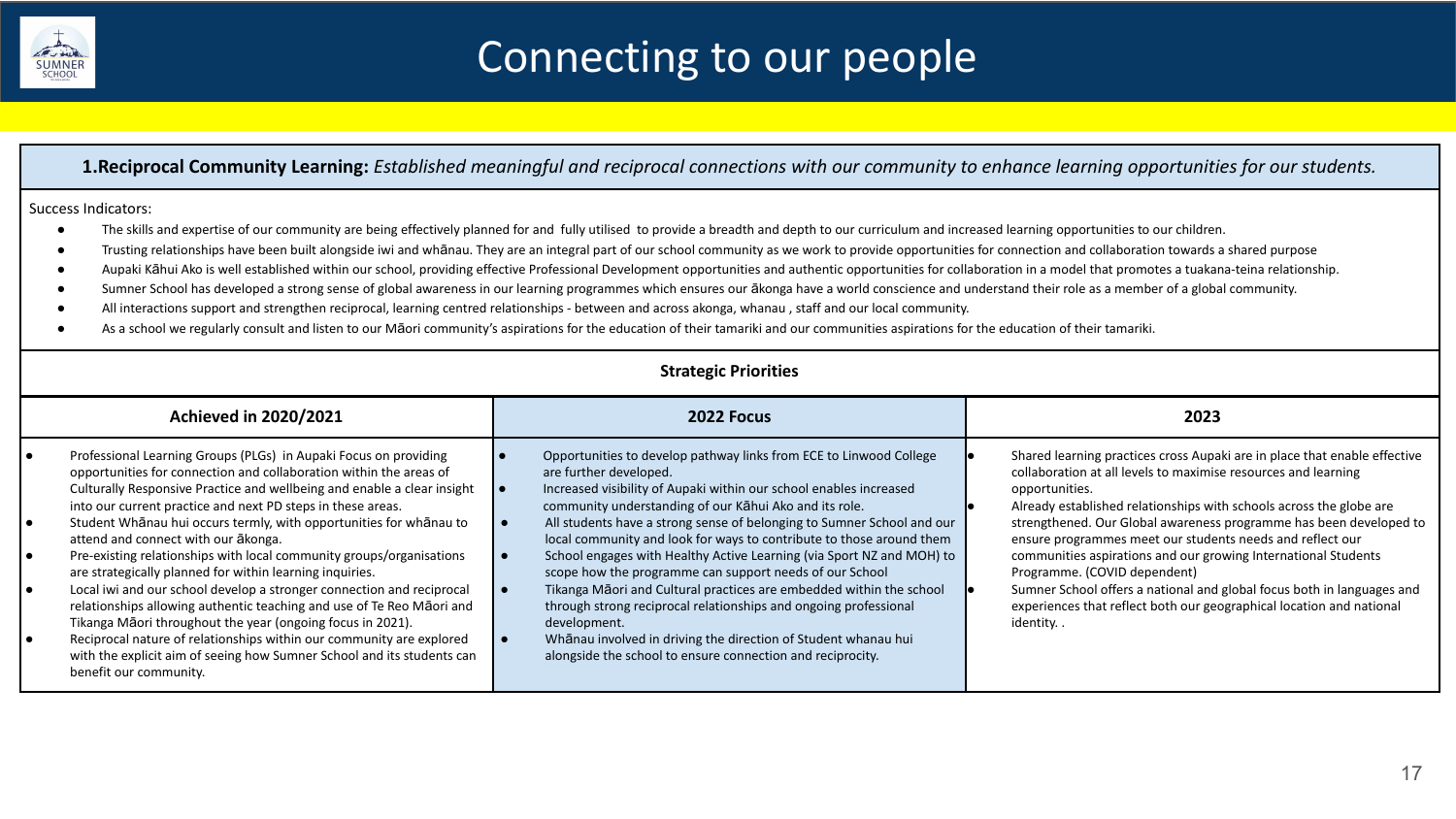

## Connecting to our people

 **2. Inclusiveness:** *Sumner School has a culture of inclusion where all tamariki and their identities and individual needs are acknowledged, supported and valued.* 

Success Indicators:

- Positive Education strategies are used as a lens in all teaching and learning programmes and is an integral part of our day-to-day culture at Sumner School.
- Our school values of Whanaungatanga, Mōhiotanga and Kaitiakitanga are at the heart of akonga and kaiako practice.
- Every child has a sense of belonging and connection to Sumner School and feels a valued part of our school whānau.
- Teachers have high levels of knowledge about the children in their care; they know their unique identities, their whakapapa, their learning needs and have effective strategies to engage and motivate their akonga to learn.
- Students participate and learn in caring, collaborative, inclusive learning communities.

| <b>Strategic Priorities</b>                                                                                                                                                                                                                                                                                                                                                                                                                                                                                                                                                                                                                                                                                       |                                                                                                                                                                                                                                                                                                                                                                                                                                                                                                                                                                                                                                                         |                                                                                                                                                                                                                                                                                                                                                                                              |  |  |
|-------------------------------------------------------------------------------------------------------------------------------------------------------------------------------------------------------------------------------------------------------------------------------------------------------------------------------------------------------------------------------------------------------------------------------------------------------------------------------------------------------------------------------------------------------------------------------------------------------------------------------------------------------------------------------------------------------------------|---------------------------------------------------------------------------------------------------------------------------------------------------------------------------------------------------------------------------------------------------------------------------------------------------------------------------------------------------------------------------------------------------------------------------------------------------------------------------------------------------------------------------------------------------------------------------------------------------------------------------------------------------------|----------------------------------------------------------------------------------------------------------------------------------------------------------------------------------------------------------------------------------------------------------------------------------------------------------------------------------------------------------------------------------------------|--|--|
| <b>Achieved in 2020/2021</b>                                                                                                                                                                                                                                                                                                                                                                                                                                                                                                                                                                                                                                                                                      | 2022                                                                                                                                                                                                                                                                                                                                                                                                                                                                                                                                                                                                                                                    | 2023                                                                                                                                                                                                                                                                                                                                                                                         |  |  |
| Positive Education (including wellbeing and language of Character<br>Strengths) is embedded within teaching and learning programmes<br>(ongoing in 2021).<br>New Vision and Values for our school are embedded and become<br>part of the shared language, culture and systems of our school.<br>Collaborative Teaching practices have been developed, ensuring<br>$\bullet$<br>that connections with students and families have been<br>maintained.<br>The parents, whanau and wider school community of Sumner<br>School have clear understanding of the language of Character<br>Strengths and how and why Positive Education Strategies including<br>wellbeing and mindfulness are delivered at Sumner School. | Teachers have high levels of knowledge about the children in their<br>care; they know their unique identities, their whakapapa, their<br>learning needs and have effective strategies to engage and<br>motivate their akonga to learn.<br>Our Vision for teaching and learning is a 'living document' that<br>embodies Sumner School.<br>All students have a strong sense of belonging to our school and<br>local community and see their identity celebrated and reflected in<br>our school and learning programmes.<br>Positive Education strategies are reflected upon and updated<br>within our restorative processes and Positive Behaviour Plans. | Sumner School promotes a national and global focus both in terms<br>of languages and experiences that reflect both our geographic<br>location and national identity.<br>Positive Education strategies are embedded within our restorative<br>processes and Behaviour Management Plans<br>Students have agency in using Restorative Practices within our<br>restorative behaviour programmes. |  |  |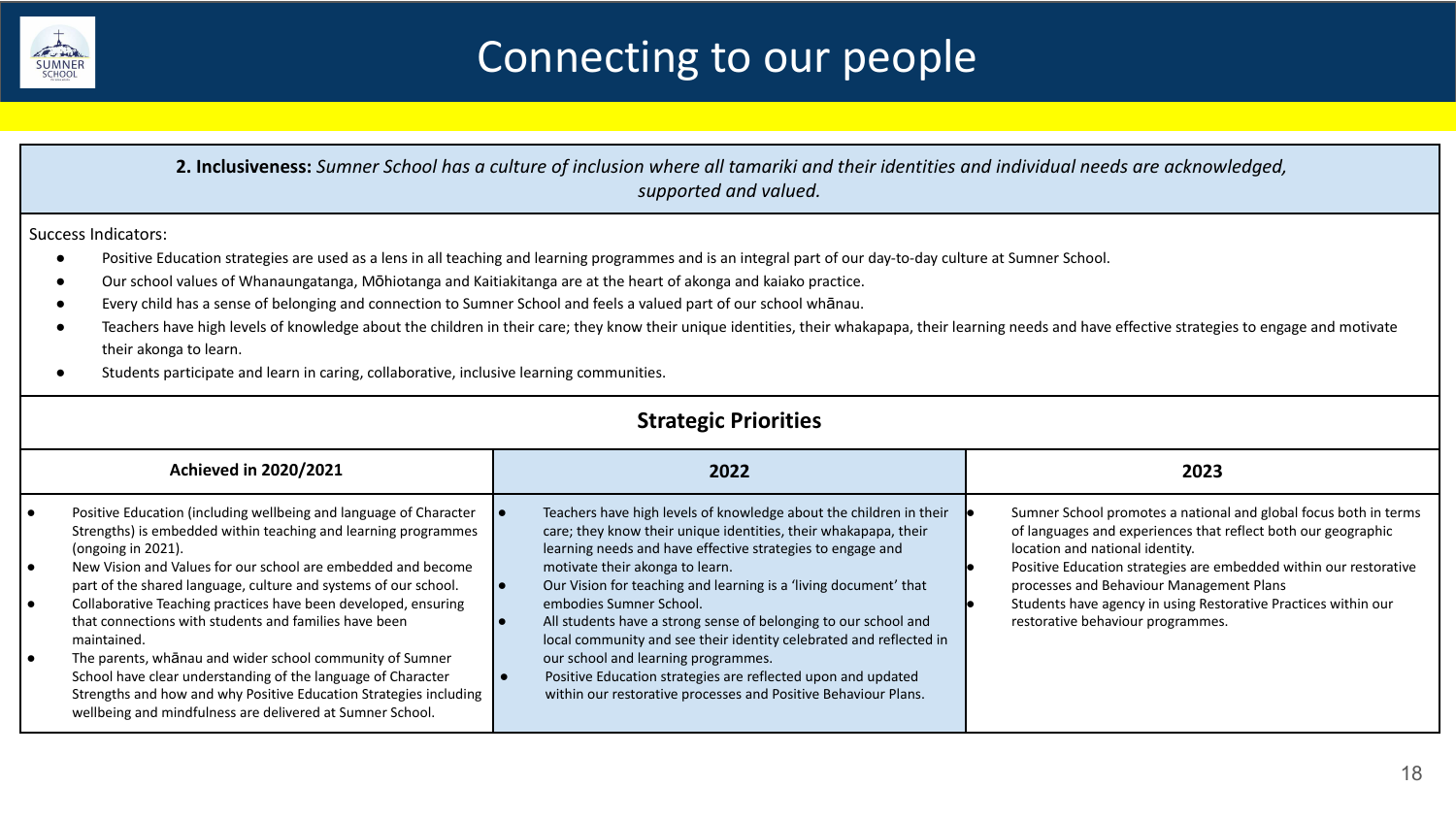

## Connecting to our people

#### **3. Whanau/parental engagement:** *Transparent and clear communications between home and school enable parents and whānau as partners in learning.*

#### Success Indicators:

- Parents and whānau are actively involved in their child(ren)'s learning.
- Clear communication systems enable transparent communication concerning day-to-day school related news events.
- Parents are aware of their children's progress, achievement and next step learning goals, and are aware of what is being done within school to support their child.
- Learning is visible throughout our school and regularly shared with parents in 'real-time.'
- Our Student Management System provides a platform which is easy for parents to use and which provides a breadth of information about learning.

#### **Strategic Priorities**

| <b>Achieved in 2020/2021</b>                                                                                                                                                                                                                                                                                                                                                                                                                                                                                                                                                                                                                                                                               | 2022                                                                                                                                                                                                                                                                                                                                                                                                                                | 2023                                                                                                                                                                                              |
|------------------------------------------------------------------------------------------------------------------------------------------------------------------------------------------------------------------------------------------------------------------------------------------------------------------------------------------------------------------------------------------------------------------------------------------------------------------------------------------------------------------------------------------------------------------------------------------------------------------------------------------------------------------------------------------------------------|-------------------------------------------------------------------------------------------------------------------------------------------------------------------------------------------------------------------------------------------------------------------------------------------------------------------------------------------------------------------------------------------------------------------------------------|---------------------------------------------------------------------------------------------------------------------------------------------------------------------------------------------------|
| Development of increased opportunity for connection and<br>communication with parents, caregivers and whanau.<br>Practices and platforms developed in 2020/2021 to increase<br>visibility of learning are embedded and all families have the<br>opportunity to connect with learning.<br>Hero Student Management System is rolled out across the school<br>and is successfully used to bi-annually report to parents on their<br>child(ren)'s learning, progress.<br>Development of documentation that explains to parents what they<br>can expect to see (in terms of curriculum, assessment and learning<br>opportunities) in each collaborative teaching team and the<br>progression across the school. | Embedded and consistent practices across the school ensure that<br>parents and whanau understand the learning practices, procedures<br>and curriculum that is taught within each teaching team.<br>A new school website has been developed with updated<br>documentation to support parents and prospective enrollments.<br>Hero learning goals are shared with parents in real time and<br>reflected upon at Learning Conferences. | Students have agency in their learning by reviewing and setting<br>personalised learning goals alongside their teacher, which are<br>shared with parents and whanau which is shared through Hero. |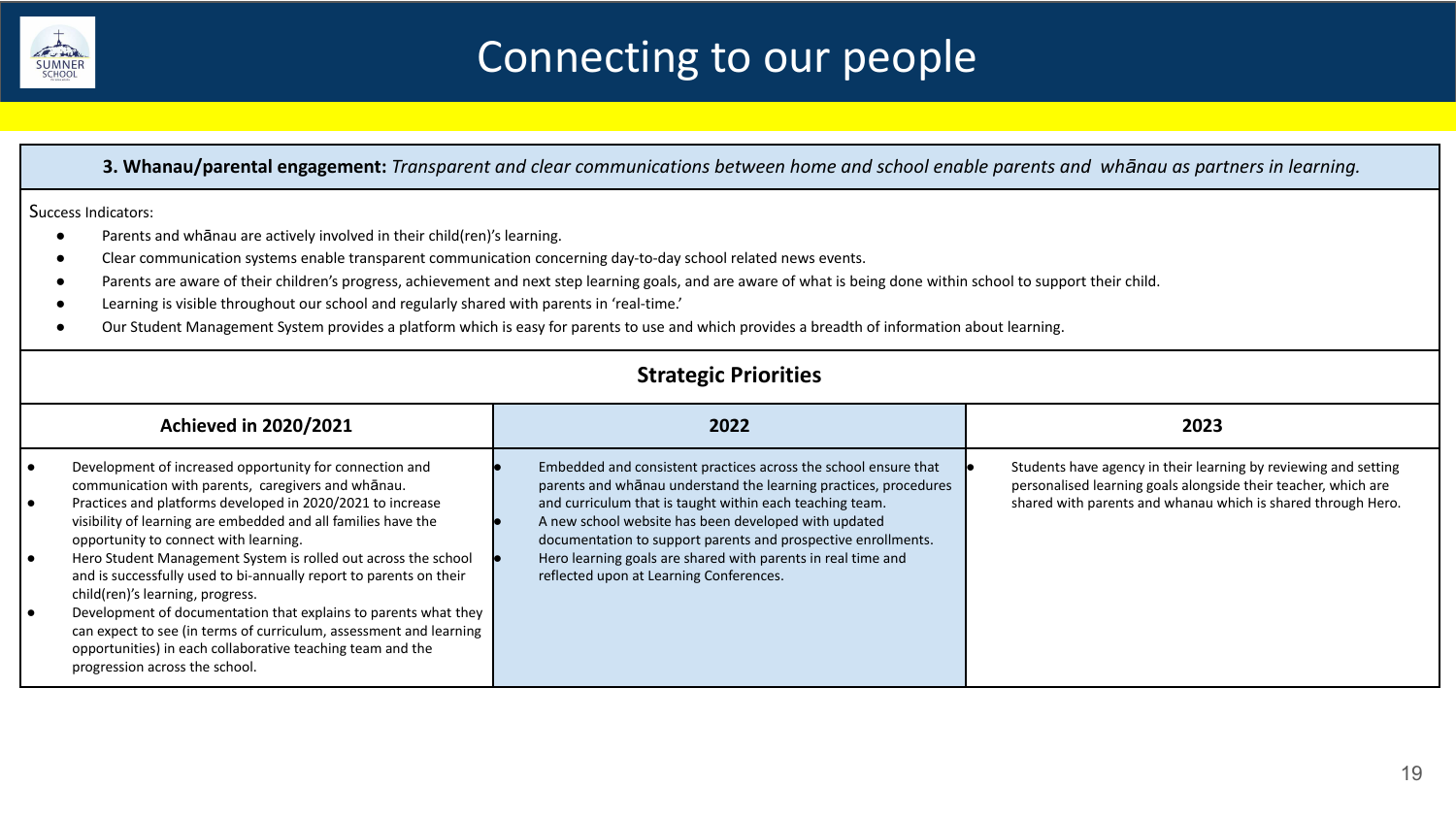

## Connecting to our learning

#### **1. Responsive Curriculum:** *A high quality student centered and future focused curriculum underpins all decisions relating to teaching and learning.*

Success Indicators:

- Our curriculum is student centered and provides rich authentic inquiries which are driven by our students' passions and questions and is underpinned by high quality teaching and learning programmes that ensure the teaching of relevant skills that empower our children to learn.
- Our ākonga are future focused, critical thinkers who communicate and collaborate effectively and who are creative in their approach to solving problems.
- Our ākonga have agency in their learning; they are able to reflect on their learning, set learning goals and have understanding of their growth and progress.
- Relevant and useful assessment and student voice data is regularly collected and used to personalise children's learning through differentiated teaching.
- Assessment information is regularly monitored, reviewed and acted upon to ensure ongoing understanding of the learning needs of our students and timely interventions to support learning.
- Additional enrichment opportunities provided to our tamariki provide breadth and depth to our curriculum.
- Digital Technologies are effectively used as a vehicle to enable students to develop skills of innovation, critical thinking and creativity.

| <b>Strategic Priorities</b>                                                                                                                                                                                                                                                                                                                                                                                                                                                                                                                     |                                                                                                                                                                                                                                                                                                                                                                                                                                                                                                                                                                                                                                                   |                                                                                                                                                                                                                                                                                                                                                                                                                                    |  |  |
|-------------------------------------------------------------------------------------------------------------------------------------------------------------------------------------------------------------------------------------------------------------------------------------------------------------------------------------------------------------------------------------------------------------------------------------------------------------------------------------------------------------------------------------------------|---------------------------------------------------------------------------------------------------------------------------------------------------------------------------------------------------------------------------------------------------------------------------------------------------------------------------------------------------------------------------------------------------------------------------------------------------------------------------------------------------------------------------------------------------------------------------------------------------------------------------------------------------|------------------------------------------------------------------------------------------------------------------------------------------------------------------------------------------------------------------------------------------------------------------------------------------------------------------------------------------------------------------------------------------------------------------------------------|--|--|
| <b>Achieved in 2020/2021</b>                                                                                                                                                                                                                                                                                                                                                                                                                                                                                                                    | 2022                                                                                                                                                                                                                                                                                                                                                                                                                                                                                                                                                                                                                                              | 2023                                                                                                                                                                                                                                                                                                                                                                                                                               |  |  |
| Teachers ensure high expectations for progress and achievement.<br>Digital technologies Professional Development and shared<br>understandings from 2020 are embedded and used by teachers to<br>develop digital fluency, and as creative tools.<br>All teaching teams embed our Concept Based Curriculum providing<br>rich place based inquiries which are driven by our students passions<br>and questions, reflecting increased agency and choice and utilise the<br>feedback from community consultation as part our revisioning<br>process. | Teams undertake timely assessments to inform teaching and learning<br>programmes, reporting to parents and goal setting.<br>Focus learners have been identified and are regularly tracked, (with<br>whanau informed of interventions in place) with the aim of<br>accelerating progress.<br>Maths and literacy practices continue to be reviewed to ensure they<br>are in line with best practice and are cumulative and systematic in<br>approach throughout the school.<br>Senior Leadership Team continue to be to date with developments<br>within the Government's Curriculum Refresh, including any<br>recommendations and related actions. | Hero SMS used to enable student agency in learning; students<br>self-reflecting on their learning and setting new learning goals based<br>on progress with learning.<br>Continued review of Maths and literacy practices ensure consistency<br>of practice across the school.<br>Our Graduate profiles for each year level are created and guide<br>planning for teaching and learning opportunities within each<br>learning team. |  |  |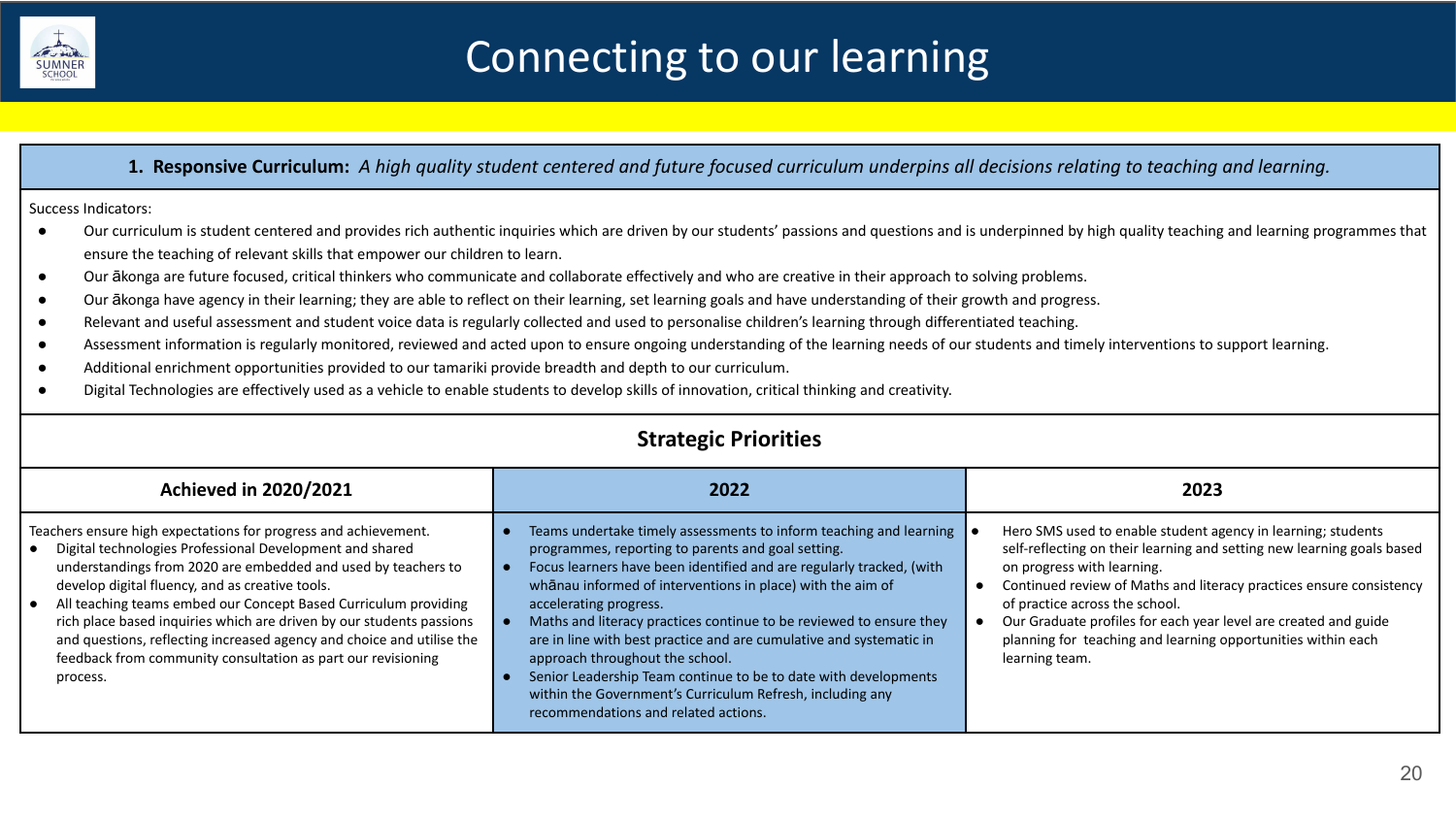

## Connecting to our learning

**2. Staff Development:** *High quality Professional Development opportunities for staff reflect the diverse needs of our learners and ensure staff competency in effectively* 

*meeting them.*  Success Indicators: ● Sumner School staff are involved in the identification of Professional Development needs based on their understanding of our students and our capacity as a school to meet them. ● All teachers engage in high quality Professional Development which reflects the learning needs of our akonga. ● Teaching as Inquiry is used as an effective tool to enable the identification of successful approaches to improving learning outcomes for all students; It provides an ongoing opportunity to focus on identifying successful approaches for improving learning outcomes for all learners, in particular those that may be target students (including those who need extension). ● Teachers Appraisal is used effectively as a tool to ensure teachers are regularly reflecting on their practice, setting new Professional Development goals and ensuring their practice is aligned to the Teachers Council Code and Standards. **Strategic Priorities Achieved in 2020/2021 2022 2023**  ● All students are being taught within a flexible learning space. ● Teaching and learning programmes continue to be successfully adapted across new learning spaces to utilise a range of approaches to learning (ongoing). ● All teachers engage in Hero Professional Development as part of our Change Management plan for 2020. ● Based on analysis of assessment of 2019 data and scoping within school, Professional Development for 2020 focuses on developing aligned practices in maths across our school (ongoing 2021). ● In line with Aupaki Achievement Challenge and our data analysis of 2019, Professional Development related to engagement strategies for boys writing continues to be a need for us. ● Maths Professional Development continues to build teacher knowledge, capability and understanding through the development of shared norms for teaching and learning, and increased assessment capabilities. ● All teachers engage in Professional Development in line with our Structured Literacy approach, with Years 0-2 completing Better Start Literacy PD and Years 3-8 implementing The Code. ● The Leadership Team have undertaken tailored Professional Development facilitated by RTLB that supports Universal Design for learning (UDL) Principles and how collaborative teaching practices can support us in meeting our children's needs. ● Learning from UDL is disseminated through Team Meetings to ensure that our flexible learning spaces and programmes meet the needs of our ākonga. Reflection on Professional Development from previous year and establishment of next phase of learning. 21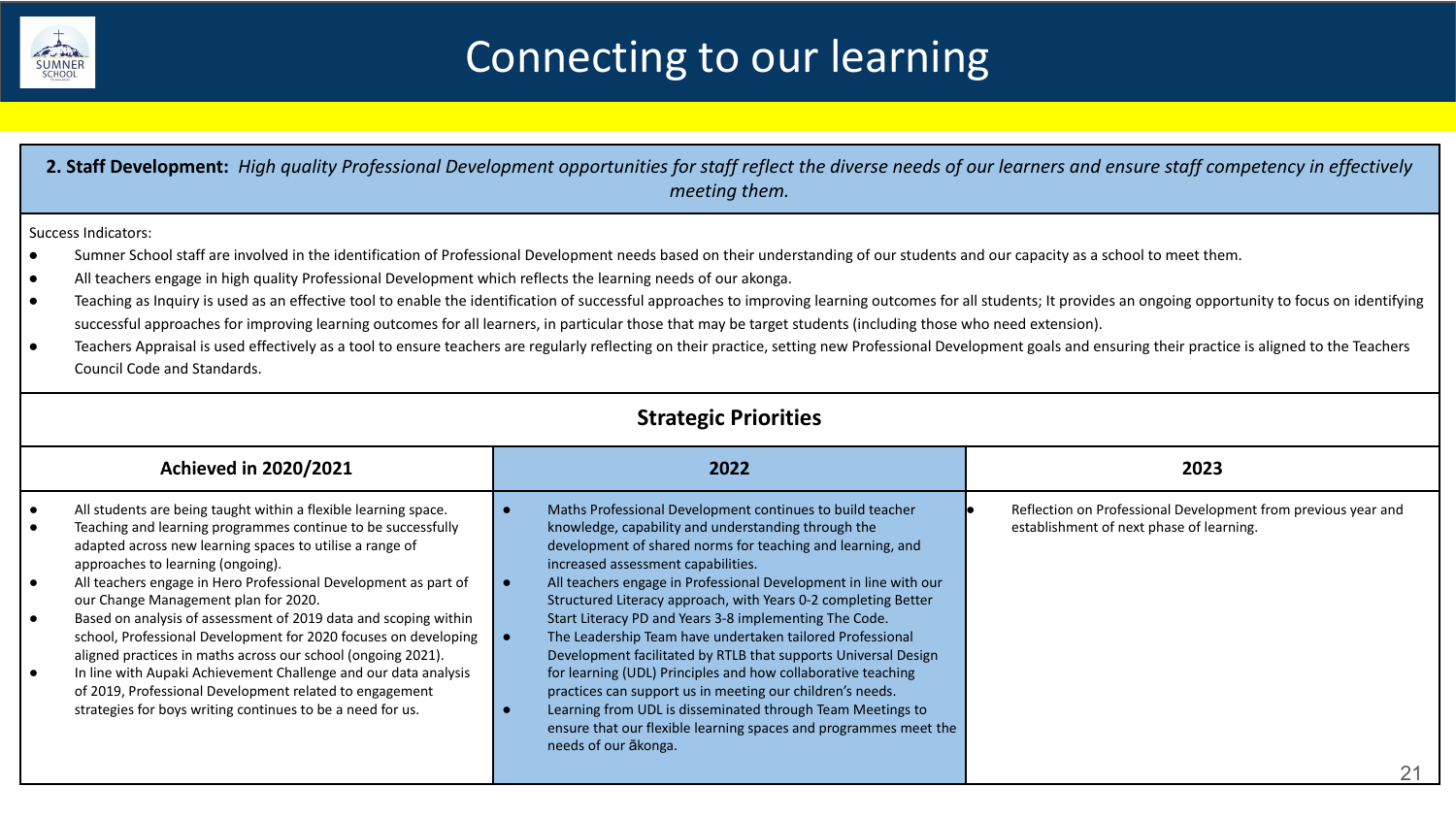

## Connecting to our learning

|                        | 3. Whanau/parental engagement: Parents and whanau understand our school curriculum and are engaged as partners in learning.                                                                                                                                                                                                                                                                                                                     |  |                                                                                                                                                                                                                                                                                                                                                                                                                                                                                                                                                |                |                                                                                                                                                                                                                                                                                                                                                                                                                                                    |  |
|------------------------|-------------------------------------------------------------------------------------------------------------------------------------------------------------------------------------------------------------------------------------------------------------------------------------------------------------------------------------------------------------------------------------------------------------------------------------------------|--|------------------------------------------------------------------------------------------------------------------------------------------------------------------------------------------------------------------------------------------------------------------------------------------------------------------------------------------------------------------------------------------------------------------------------------------------------------------------------------------------------------------------------------------------|----------------|----------------------------------------------------------------------------------------------------------------------------------------------------------------------------------------------------------------------------------------------------------------------------------------------------------------------------------------------------------------------------------------------------------------------------------------------------|--|
|                        | Success Indicators:                                                                                                                                                                                                                                                                                                                                                                                                                             |  |                                                                                                                                                                                                                                                                                                                                                                                                                                                                                                                                                |                |                                                                                                                                                                                                                                                                                                                                                                                                                                                    |  |
| $\bullet$<br>$\bullet$ | Parents have a clear understanding of the learning outcomes and Graduate Profile at each year level of the school.<br>Whanau workshops are readily available to support the arising needs of our community.                                                                                                                                                                                                                                     |  |                                                                                                                                                                                                                                                                                                                                                                                                                                                                                                                                                |                |                                                                                                                                                                                                                                                                                                                                                                                                                                                    |  |
| $\bullet$              | Community education workshops are available to enable parents and whanau to support their child in their learning.                                                                                                                                                                                                                                                                                                                              |  |                                                                                                                                                                                                                                                                                                                                                                                                                                                                                                                                                |                |                                                                                                                                                                                                                                                                                                                                                                                                                                                    |  |
| $\bullet$              |                                                                                                                                                                                                                                                                                                                                                                                                                                                 |  | Regular communication ensures parents and whanau are kept up to date with the latest developments within education.                                                                                                                                                                                                                                                                                                                                                                                                                            |                |                                                                                                                                                                                                                                                                                                                                                                                                                                                    |  |
|                        | <b>Strategic Priorities</b>                                                                                                                                                                                                                                                                                                                                                                                                                     |  |                                                                                                                                                                                                                                                                                                                                                                                                                                                                                                                                                |                |                                                                                                                                                                                                                                                                                                                                                                                                                                                    |  |
|                        | <b>Achieved in 2020/2021</b><br>2022<br>2023                                                                                                                                                                                                                                                                                                                                                                                                    |  |                                                                                                                                                                                                                                                                                                                                                                                                                                                                                                                                                |                |                                                                                                                                                                                                                                                                                                                                                                                                                                                    |  |
|                        | Termly whānau workshops facilitates by Mana Ake are provided<br>for our community alongside other Aupaki schools.<br>Educational workshops and hui are provided for parents and<br>whānau based on feedback from consultation during revisioning.<br>The School Vision and Values are communicated carefully with our<br>community to ensure that parents and whanau understand what<br>this looks like in action at our school (ongoing 2021). |  | Regular whanau workshops are established and shared with<br>parents involving Mana Ake and wider teaching and learning<br>programmes at our school, with contingency in place for Covid<br>disruptions.<br>Parent workshops are provided in literacy and maths to create a<br>learning partnership alongside parents in line with our new<br>curriculum developments.<br>Regular communication via newsletters and the website ensures<br>parents and whanau are kept up to date with the latest<br>curriculum developments within our school. | $\bullet$<br>٠ | Sumner School is used by the community as a facility to support<br>community education and opportunities to build these<br>connections are explored.<br>Needs led whānau workshops are provided based on feedback<br>and feedforward from our community.<br>Parents are supported with understanding what curriculum<br>expectations and teaching and learning opportunities look like<br>within each learning team through carefully planned hui. |  |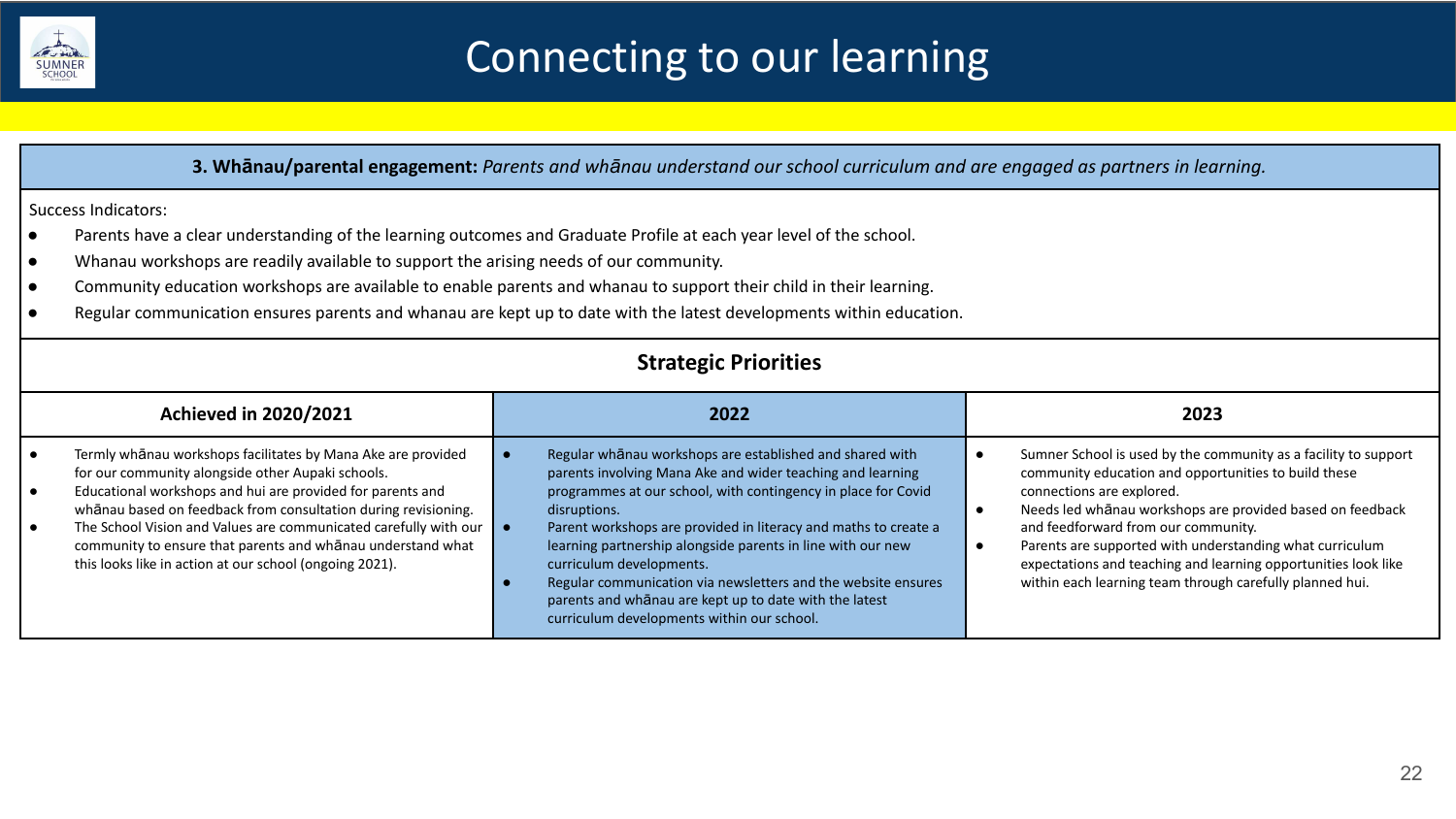

## Connecting to our place

| <b>1.Cultural Responsiveness:</b> Sumner School is committed to the protection of the principles of Treaty of Waitangi and the bicultural foundations of Aotearoa, New Zealand<br>and actively celebrates the diversity of culture.                                                                                                                                                                                                                                                                                                                                                                                                                                                                                                                           |                                                                                                                                                                                                                                                                                                                                                                                                               |                                                                                                                                                                                                                                                                 |  |  |
|---------------------------------------------------------------------------------------------------------------------------------------------------------------------------------------------------------------------------------------------------------------------------------------------------------------------------------------------------------------------------------------------------------------------------------------------------------------------------------------------------------------------------------------------------------------------------------------------------------------------------------------------------------------------------------------------------------------------------------------------------------------|---------------------------------------------------------------------------------------------------------------------------------------------------------------------------------------------------------------------------------------------------------------------------------------------------------------------------------------------------------------------------------------------------------------|-----------------------------------------------------------------------------------------------------------------------------------------------------------------------------------------------------------------------------------------------------------------|--|--|
| Success Indicators:<br>Tikanga Māori and cultural practices are embedded within the school and are part of our day-to day practices<br>Te Reo Māori is used authentically by all staff members in their greetings, instructions and as part of conversations.<br>$\bullet$<br>The Treaty of Waitangi and the principles of Ka Hikitia are reflected in our school wide curriculum.<br>$\bullet$<br>Effective, culturally responsive pedagogy supports student learning, and responds to and builds on the diverse identities, strengths and needs of all akonga.<br>$\bullet$<br>Our school is a positive and safe place where all students, families, whanau and the wider community feel welcomed and included.<br>$\bullet$<br><b>Strategic Priorities</b> |                                                                                                                                                                                                                                                                                                                                                                                                               |                                                                                                                                                                                                                                                                 |  |  |
| <b>Achieved in 2020/2021</b>                                                                                                                                                                                                                                                                                                                                                                                                                                                                                                                                                                                                                                                                                                                                  | 2022                                                                                                                                                                                                                                                                                                                                                                                                          | 2023                                                                                                                                                                                                                                                            |  |  |
| Scoping of our Cultural Competences has been completed and a<br>plan for Professional Development and alignment of shared<br>practices in 2021 has been established alongside other Aupaki<br>kura.<br>Staff have regular opportunities to practice and develop new<br>$\bullet$<br>understandings related to tikanga Maori.<br>Transition from ECE to Rapanui have been explored to ensure we<br>$\bullet$<br>effectively build on the learning as $\bar{a}$ konga transition to school.                                                                                                                                                                                                                                                                     | Continuation of the development of an Aupaki wide Language<br>Acquisition plan that supports Kaiako (teacher) Professional<br>Development, ākonga (learners), whānau and Kura (school)<br>Leadership and Boards of Trustees.<br>Kā Hikitia (Māori Education Strategy) used to guide development of<br>Culturally Responsive Practice within school, in line with Aupaki<br>mahi and Professional Development. | Professional Development and alignment of shared practices<br>related to scoping during 2021 is delivered to all staff over a<br>planned cycle.<br>Tikanga Māori practices across the school are embedded by all staff<br>and reflected in all learning spaces. |  |  |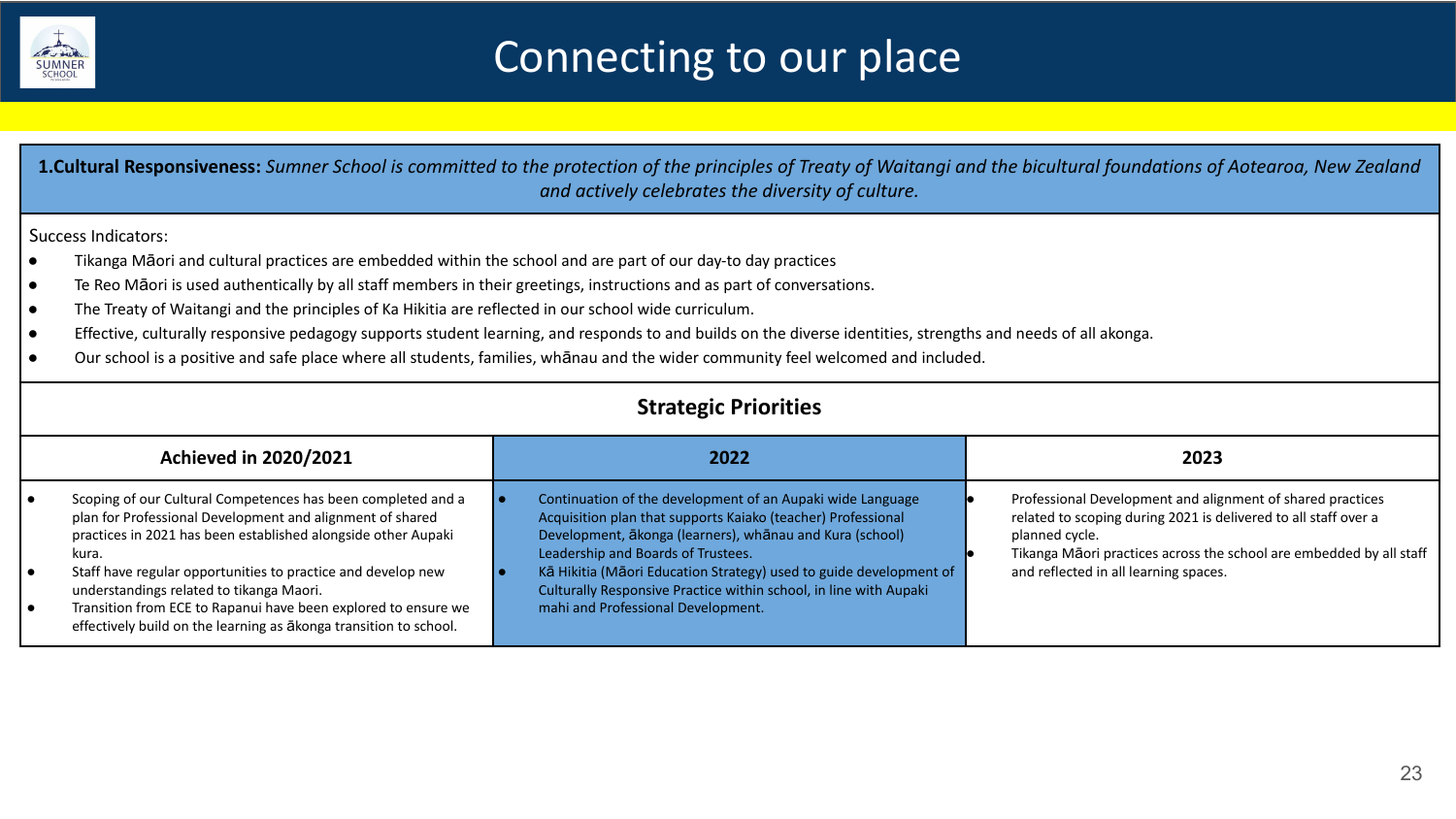

## Connecting to our place

 **2. Local environment:** *Sumner School utilises the extensive resources within our local environment to ensure that all students have an understanding of their Tūrangawaewae (place to stand) and understand the need to be Kaitiaki (guardians) of our place.* 

#### Success Indicators:

- Our authentic 'place based' local curriculum effectively utilises our local environment as the starting point for our inquiries.
- Our Cultural Narrative and its relevant whakatauki are known and understood by all members of Sumner School.
- Planned for and sustainable opportunities have enabled our akonga to contribute to the protection, redevelopment and sustainability of our local environment.
- Our school environment is the centre of our community and our students actively work to look after it.

| <b>Strategic Priorities</b>                                                                                                                                                                                                                                                                                                                                                                                                                                                                                                                                                                                                                                                                                                                                                                                                       |                                                                                                                                                                                                                                                                                                                                                                                                   |                                                                                                                                                                                                                                                                                    |  |  |
|-----------------------------------------------------------------------------------------------------------------------------------------------------------------------------------------------------------------------------------------------------------------------------------------------------------------------------------------------------------------------------------------------------------------------------------------------------------------------------------------------------------------------------------------------------------------------------------------------------------------------------------------------------------------------------------------------------------------------------------------------------------------------------------------------------------------------------------|---------------------------------------------------------------------------------------------------------------------------------------------------------------------------------------------------------------------------------------------------------------------------------------------------------------------------------------------------------------------------------------------------|------------------------------------------------------------------------------------------------------------------------------------------------------------------------------------------------------------------------------------------------------------------------------------|--|--|
| <b>Achieved in 2020/2021</b>                                                                                                                                                                                                                                                                                                                                                                                                                                                                                                                                                                                                                                                                                                                                                                                                      | 2022                                                                                                                                                                                                                                                                                                                                                                                              | 2023                                                                                                                                                                                                                                                                               |  |  |
| Our Place Based Curriculum utilises our local environment to<br>develop our students' understanding of tūrangawaewae.<br>Understanding of our place and our Cultural Narrative is used to<br>design and create an authentic outdoor learning environment that<br>is a place to learn, relax and play.<br>Opportunities to make links with sustainability projects within our<br>community have been continued and explored further through<br>connection with our concept based inquiry.<br>Our outdoor learning environment and landscaping has been<br>finalised and phase 1 has been completed, demonstrating<br>connections to our Cultural Narrative, local environment and our<br>students' needs.<br>Projects for 2021 and longer term have been agreed so that they<br>can be mapped out and sustained across the school. | • Long term sustainability and environmental projects for each teaching<br>team that link to our Cultural Narrative have been finalised and begun.<br>• Creatives in School funding has been applied for to help design, carve<br>and install Pou Whenua that link to our tūrangawaewae.<br>• Explicit inquiry linked to Kaitiakitanga has taken place across the<br>school which is place based. | Cultural Narrative has become embedded in all areas of our school.<br>Landscaping and outdoor learning environments have been<br>delivered which fully utilise our communities skills and passions in<br>adding breadth and depth to the learning opportunities for our<br>ākonga. |  |  |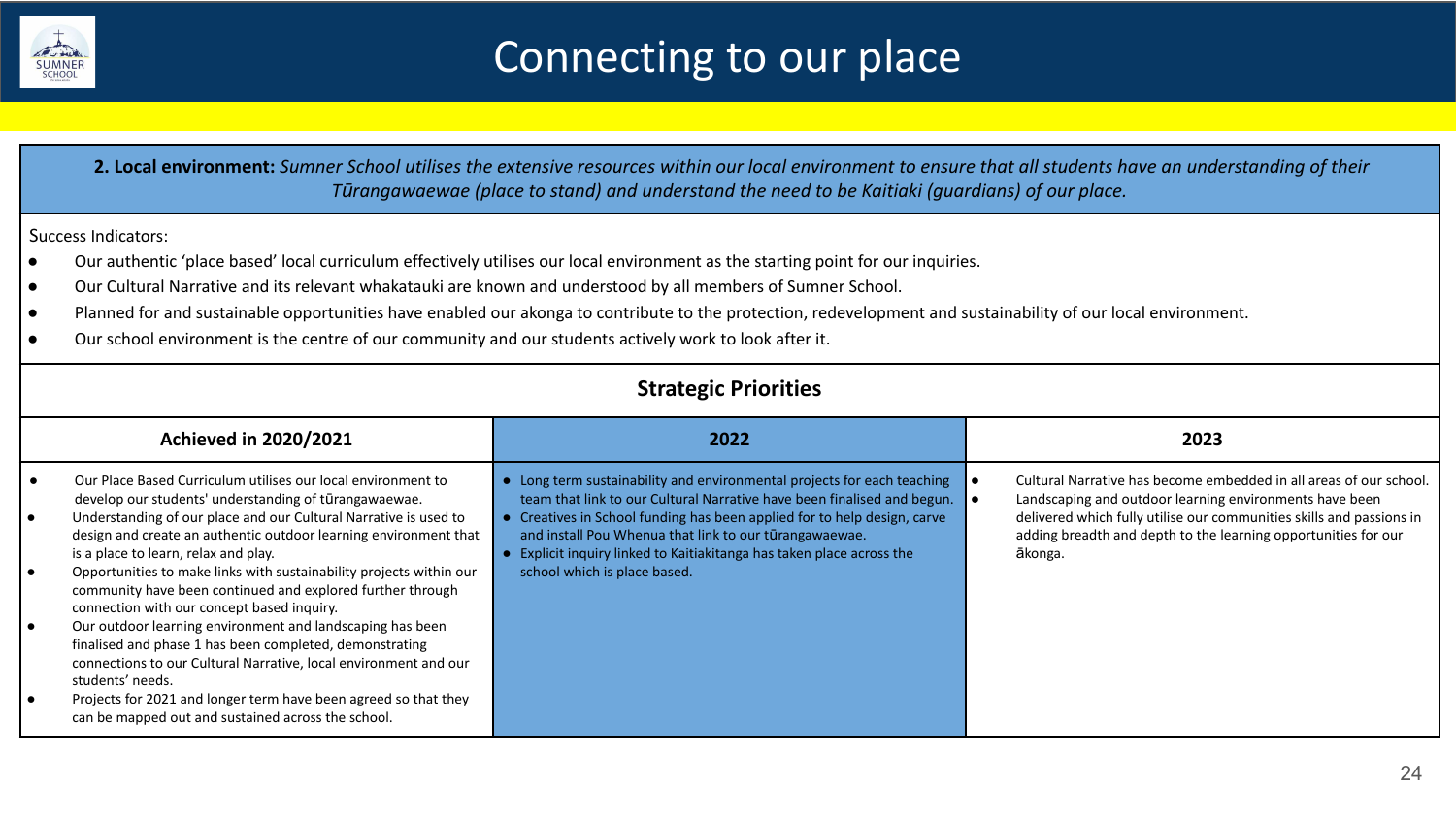

## Connecting to our place

| 3. School learning environment: Sumner School provides an inviting and engaging learning environment that effectively promotes the present and future needs of our<br>school and community.                                                                                                                                                                                                                                                                                                   |                                                                                                                                                                                                                                                                                                                                                                            |                                                                                                                                                                                                   |  |  |
|-----------------------------------------------------------------------------------------------------------------------------------------------------------------------------------------------------------------------------------------------------------------------------------------------------------------------------------------------------------------------------------------------------------------------------------------------------------------------------------------------|----------------------------------------------------------------------------------------------------------------------------------------------------------------------------------------------------------------------------------------------------------------------------------------------------------------------------------------------------------------------------|---------------------------------------------------------------------------------------------------------------------------------------------------------------------------------------------------|--|--|
| <b>Success Indicators</b><br>Our school is a safe place which physically and emotionally meets the needs of all of our children.<br>Our learning Spaces are of high quality and effectively meet the needs of our ākonga and their teachers.<br>Learning resources meet the needs of our students.<br>Our outdoor learning environment provides opportunities for our children and community to learn, connect and play.<br>All learning spaces visibly reflect our school vision and values. |                                                                                                                                                                                                                                                                                                                                                                            |                                                                                                                                                                                                   |  |  |
| <b>Strategic Priorities</b>                                                                                                                                                                                                                                                                                                                                                                                                                                                                   |                                                                                                                                                                                                                                                                                                                                                                            |                                                                                                                                                                                                   |  |  |
| <b>Achieved in 2020/2021</b>                                                                                                                                                                                                                                                                                                                                                                                                                                                                  | 2022                                                                                                                                                                                                                                                                                                                                                                       | 2023                                                                                                                                                                                              |  |  |
| All building projects related to the Christchurch Renewal Project<br>have been completed.<br>Our new Vision for teaching and learning is visible in all learning<br>areas across the school.<br>All stakeholders have been involved in the design process for new<br>$\bullet$<br>outdoor learning environments that reflect our place and the<br>needs of our children.<br>Phase One of Landscaping project has been completed                                                               | New 5 Year Property Plan has been established alongside the<br>Ministry of Education.<br>Phase Two of our landscaping Plan has been planned and<br>fundraising planned for.<br>Engage with MOE for our 10 Year Property Plan.<br>PTA are approached to support school with fundraising for<br>Structured Literacy resources and Phase 2 of our Landscaping<br>Master Plan. | Phase Two of our landscaping Plan has been completed and next<br>stage priorities have been planned for.<br>New 5 Year Property Plan has been established alongside the<br>Ministry of Education. |  |  |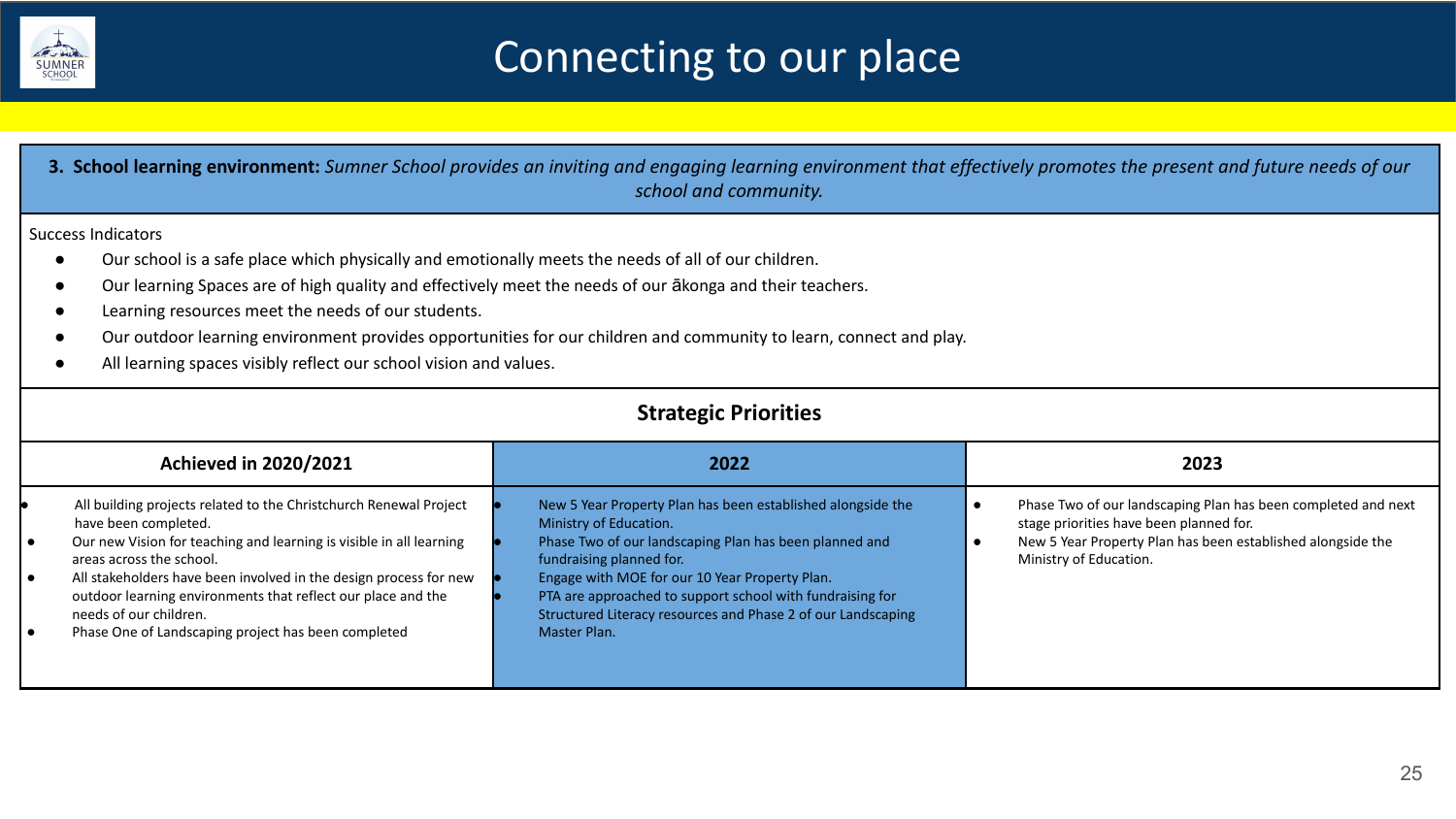

## Annual Plan

|                                                                                                                         | Connecting with our people - Whanaungatanga                                                                                                                                                                                                                                                                   |                                             |                                  |                               |  |  |
|-------------------------------------------------------------------------------------------------------------------------|---------------------------------------------------------------------------------------------------------------------------------------------------------------------------------------------------------------------------------------------------------------------------------------------------------------|---------------------------------------------|----------------------------------|-------------------------------|--|--|
| <b>Strategic Aim</b>                                                                                                    | 2022 Priorities                                                                                                                                                                                                                                                                                               | Who                                         | When                             | <b>Funding</b>                |  |  |
| 1. Reciprocal Community Learning:<br>Established meaningful and reciprocal<br>connections with our community to enhance | Opportunities to develop pathway links from ECE to Linwood College are further developed.<br>Increased visibility of Aupaki within our school enables increased community understanding of our Kāhui Ako and its role.                                                                                        | Leadership<br>WSLs                          | Throughout<br>2022               | Aupaki Funding<br>PD Budget   |  |  |
| learning opportunities for our students.                                                                                | All students have a strong sense of belonging to Sumner School and our local community and look for ways to contribute to<br>$\bullet$<br>those around them.<br>School engages with Healthy Active Learning (via Sport NZ and MOH) to scope how the programme can support needs of our<br>$\bullet$<br>School | <b>Team Leaders</b><br>Leadership Team      | Throughout<br>2022               | <b>Team Budgets</b>           |  |  |
|                                                                                                                         | Tikanga Māori and Cultural practices are embedded within the school through strong reciprocal relationships and ongoing<br>professional development.<br>Whanau involved in driving the direction of Student whanau hui alongside the school to ensure connection and reciprocity.                             | WSL - Cultural Lead<br><b>SLT</b><br>Whānau | Termly Hui<br>Throughout<br>2022 | Maori<br>Curriculum<br>Budget |  |  |
| 2. Inclusiveness:<br>Sumner School has a culture of inclusion<br>where all tamariki and their identities and            | Teachers have high levels of knowledge about the children in their care; they know their unique identities, their<br>whakapapa, their learning needs and have effective strategies to engage and motivate their akonga to learn.                                                                              | All staff                                   | Throughout 2022                  |                               |  |  |
| individual needs are acknowledged,<br>supported and valued.                                                             | Our Vision for teaching and learning is a 'living document' that embodies Sumner School.<br>All students have a strong sense of belonging to our school and local community and see their identity celebrated<br>and reflected in our school and learning programmes.                                         | All staff<br><b>BOT</b>                     | Throughout<br>2022               |                               |  |  |
|                                                                                                                         | Positive Education strategies are reflected upon and updated within our restorative processes and Positive Behaviour<br>Plans.                                                                                                                                                                                | All staff<br><b>SLT</b><br>Pos Ed Leader    | Throughout<br>2022               |                               |  |  |
| 3. Whānau/parental engagement:<br>Transparent and clear communications<br>between home and school enable parents and    | Embedded and consistent practices across the school ensure that parents and whanau understand the learning<br>practices, procedures and curriculum that is taught within each teaching team.                                                                                                                  | All staff<br><b>SLT</b>                     | Throughout 2022                  |                               |  |  |
| whānau to be informed and involved in the<br>life of our school.                                                        | A new school website has been developed with updated documentation to support parents and prospective<br>enrollments.                                                                                                                                                                                         | All teachers<br><b>SLT</b>                  | Throughout 2022                  | Subscriptions<br>Budget       |  |  |
|                                                                                                                         | Hero learning goals are shared with parents in real time and reflected upon at Learning Conferences.                                                                                                                                                                                                          | All teachers                                | Throughout 2022                  | Subscriptions?<br>Budget      |  |  |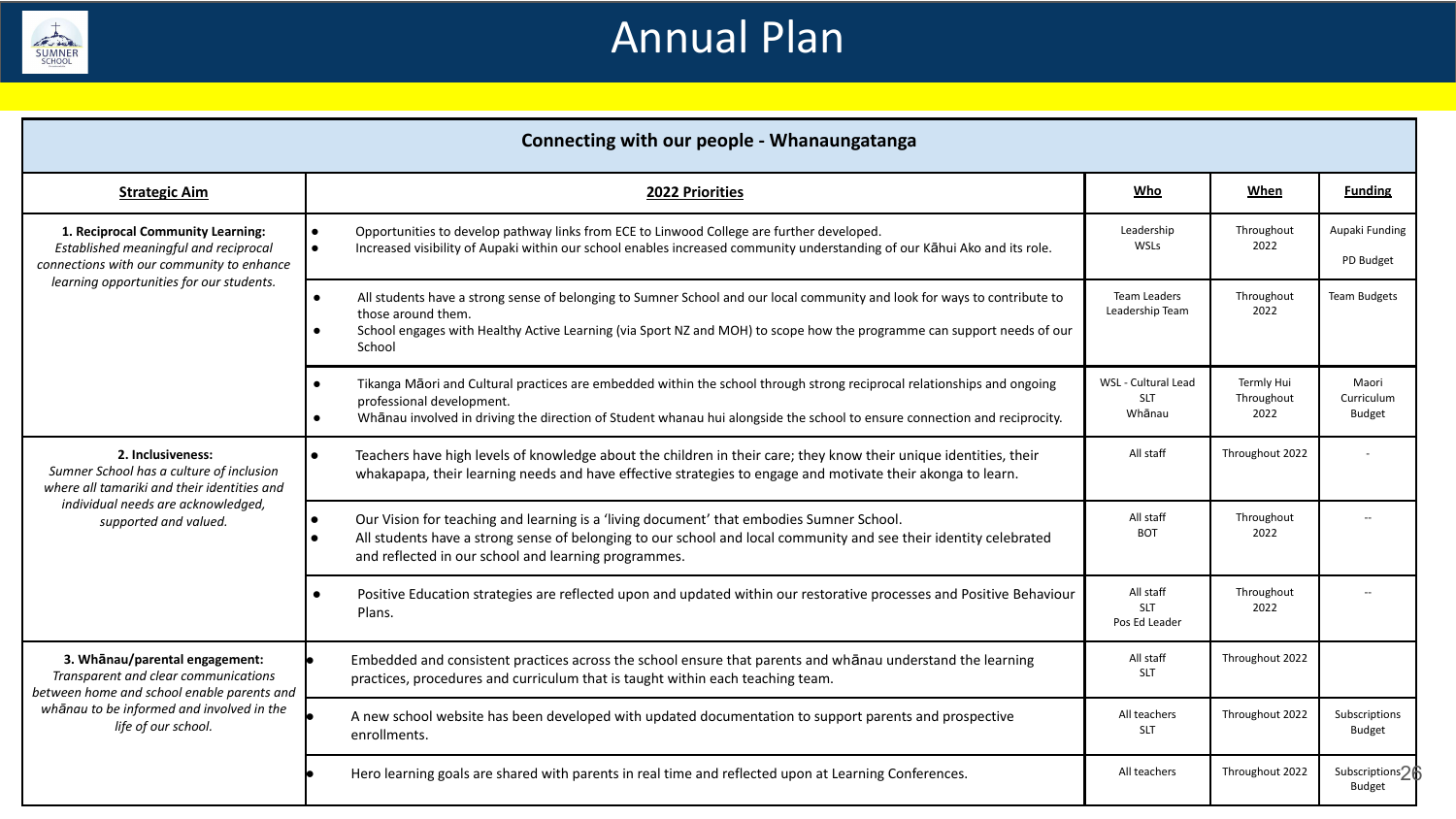

### Annual Plan

|                                                                                                                                                   | <b>Connecting with our learning - MÖhiotanga</b>                                                                                                                                                                                                                                                                                                                                                                       |                                                 |                 |                |  |  |  |
|---------------------------------------------------------------------------------------------------------------------------------------------------|------------------------------------------------------------------------------------------------------------------------------------------------------------------------------------------------------------------------------------------------------------------------------------------------------------------------------------------------------------------------------------------------------------------------|-------------------------------------------------|-----------------|----------------|--|--|--|
| <b>Strategic Aim</b>                                                                                                                              | <b>2022 Strategic Priorities</b>                                                                                                                                                                                                                                                                                                                                                                                       | Who                                             | When            | <b>Funding</b> |  |  |  |
| 1. Responsive Curriculum:<br>A high quality student centered and<br>future focused curriculum underpins<br>all decisions relating to teaching and | Teams undertake timely assessments to inform teaching and learning programmes, reporting to parents and goal setting.<br>Focus learners have been identified and are regularly tracked, (with whanau informed of interventions in place) with the aim of<br>$\bullet$<br>accelerating progress.                                                                                                                        |                                                 | Throughout 2022 |                |  |  |  |
| learning.                                                                                                                                         | Maths and literacy practices continue to be reviewed to ensure they are in line with best practice and are cumulative and<br>$\bullet$<br>systematic in approach throughout the school.                                                                                                                                                                                                                                | <b>SLT</b><br>Maths Leader<br>Literacy Leader   | Throughout 2022 | PD Budget      |  |  |  |
|                                                                                                                                                   | Senior Leadership Team continue to be to date with developments within the Government's Curriculum Refresh, including any<br>$\bullet$<br>recommendations and related actions.                                                                                                                                                                                                                                         | <b>SLT</b>                                      | Throughout 2022 |                |  |  |  |
| 2. Staff Development:<br>High quality Professional<br>Development opportunities for staff                                                         | Maths Professional Development continues to build teacher knowledge, capability and understanding through the development<br>$\bullet$<br>of shared norms for teaching and learning, and increased assessment capabilities.                                                                                                                                                                                            | Teachers<br>Maths Leader<br>Sarah Cobb (UC)     | Throughout 2022 | PD Budget      |  |  |  |
| reflect the diverse needs of our<br>learners and ensure staff<br>competency in effectively meeting<br>them.                                       | All teachers engage in Professional Development in line with our Structured Literacy approach, with Years 0-2 completing Better<br>$\bullet$<br>Start Literacy PD and Years 3-8 implementing The Code.                                                                                                                                                                                                                 | Caroline Morritt<br>Teachers<br>Literacy Leader | Throughout 2022 | PD Budget      |  |  |  |
|                                                                                                                                                   | The Leadership Team have undertaken tailored Professional Development facilitated by RTLB that supports Universal Design for<br>$\bullet$<br>learning (UDL) Principles and how collaborative teaching practices can support us in meeting our children's needs.<br>Learning from UDL is disseminated through Team Meetings to ensure that our flexible learning spaces and programmes meet the<br>needs of our ākonga. |                                                 | Throughout 2022 |                |  |  |  |
| 3. Whānau/parental learning<br>partnership:<br>Parents and whānau understand our                                                                  | Regular whanau workshops are established and shared with parents involving Mana Ake and wider teaching and learning<br>programmes at our school, with contingency in place for Covid disruptions.                                                                                                                                                                                                                      | <b>SENCO Network</b><br>Mana Ake Kaimahi        | Throughout 2022 | Aupaki Budget  |  |  |  |
| school curriculum and are engaged<br>as partners in learning.                                                                                     | Parent workshops are provided in literacy and maths to create a learning partnership alongside parents in line with our new<br>curriculum developments.                                                                                                                                                                                                                                                                | All Staff<br><b>BOT</b><br>PD facilitators      | Throughout 2022 |                |  |  |  |
|                                                                                                                                                   | Regular communication via newsletters and the website ensures parents and whanau are kept up to date with the latest<br>٠<br>curriculum developments within our school.                                                                                                                                                                                                                                                | <b>SLT</b>                                      | Throughout 2022 |                |  |  |  |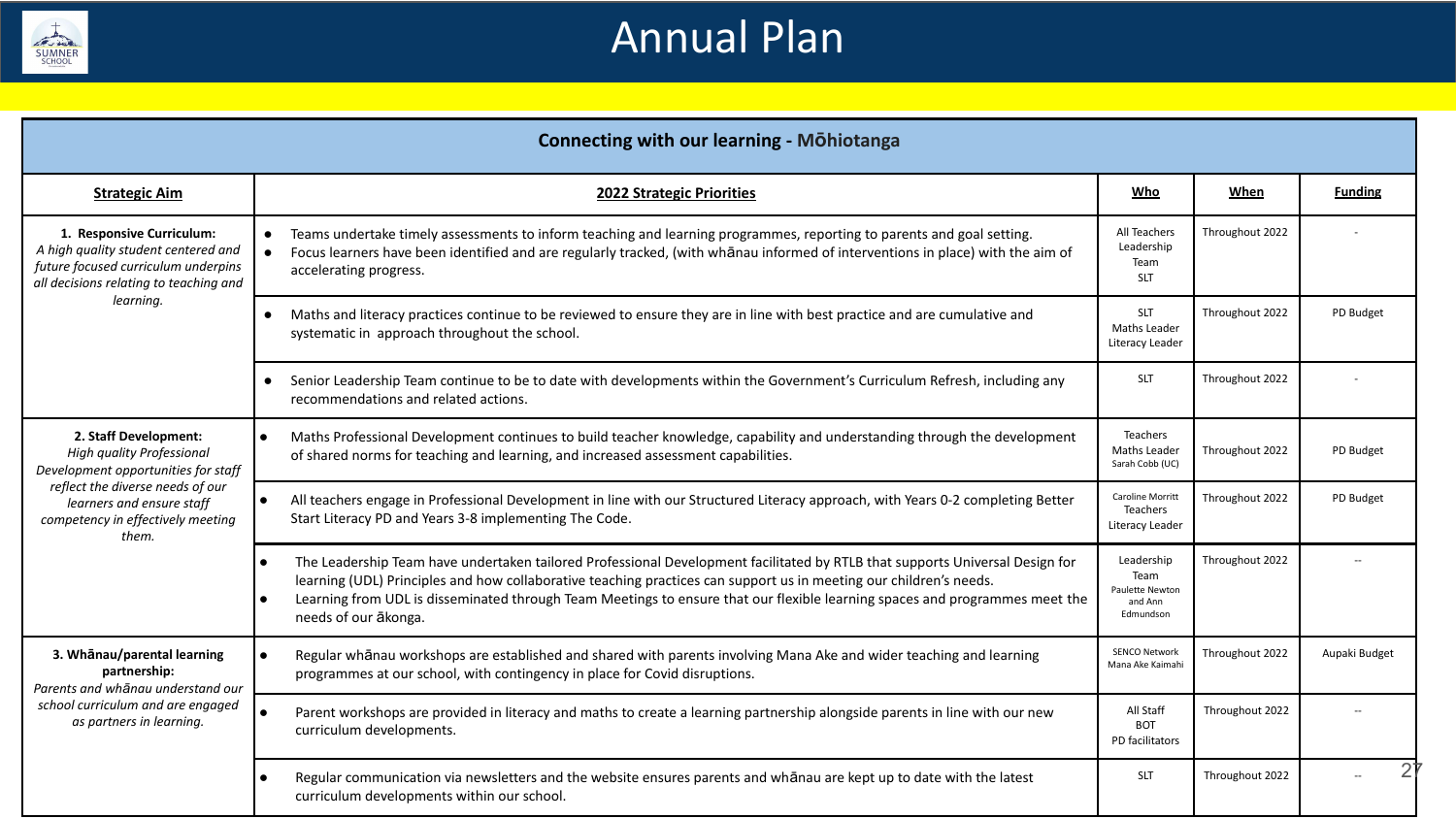

### Annual Plan

|                                                                                                                                                                           | <b>Connecting with our place - Kaitiakitanga</b>                                                                                                                                                                                       |                                                                                |                 |                               |  |  |  |
|---------------------------------------------------------------------------------------------------------------------------------------------------------------------------|----------------------------------------------------------------------------------------------------------------------------------------------------------------------------------------------------------------------------------------|--------------------------------------------------------------------------------|-----------------|-------------------------------|--|--|--|
| <b>Strategic Aim</b>                                                                                                                                                      | <b>2022 Strategic Priorities</b>                                                                                                                                                                                                       | Who                                                                            | <b>When</b>     | <b>Funding</b>                |  |  |  |
| 1. Cultural Responsiveness:<br>Sumner School is committed to the protection<br>of the principles of Treaty of Waitangi and the<br>bicultural foundations of Aotearoa, New | Continuation of the development of an Aupaki wide Language Acquisition plan that supports Kaiako<br>$\bullet$<br>(teacher) Professional Development, ākonga (learners), whānau and Kura (school) Leadership and Boards<br>of Trustees. | WSL - Cultural<br>Responsiveness Leader<br><b>SLT</b>                          | Throughout 2022 | Aupaki Budget<br>Māori Budget |  |  |  |
| Zealand and actively celebrates the diversity of<br>culture.                                                                                                              | Kā Hikitia (Māori Education Strategy) used to guide development of Culturally Responsive Practice within<br>school, in line with Aupaki mahi and Professional Development.                                                             | WSL - Cultural<br>Responsiveness Leader<br><b>SLT</b><br>All staff             | Throughout 2022 | Māori Budget<br>Aupaki Budget |  |  |  |
| 2. Local environment:<br>Sumner School utilises the extensive resources<br>within our local environment to ensure that all                                                | • Long term sustainability and environmental projects for each teaching team that link to our Cultural<br>Narrative have been finalised and begun.                                                                                     | Kaitiakitanga Kaimahi                                                          | Throughout 2022 |                               |  |  |  |
| students have an understanding of their<br>Tūrangawaewae (place to stand) and<br>understand the need to be Kaitiaki (guardians)<br>of our place.                          | • Creatives in School funding has been applied for to help design, carve and install Pou Whenua that link to<br>our tūrangawaewae.                                                                                                     | WSL - Cultural<br>Responsiveness Leader<br><b>SLT</b><br>Kaitiakitanga Kaimahi | Start of 2022   | <b>Creatives in Schools</b>   |  |  |  |
|                                                                                                                                                                           | • Explicit inquiry linked to Kaitiakitanga has taken place across the school which is place based.                                                                                                                                     | All teachers                                                                   | Term 3, 2022    | Curriculum Budget             |  |  |  |
| 3. School learning environment:<br>Sumner School provides an inviting and<br>engaging learning environment that<br>effectively promotes the present and future            | New 5 Year Property Plan has been established alongside the Ministry of Education.<br>$\bullet$<br>Engage with MOE for our 10 Year Property Plan.<br>$\bullet$                                                                         | <b>BOT</b><br>MOE<br>Principal                                                 | By end 2022     | Opps Grant                    |  |  |  |
| needs of our school and community.                                                                                                                                        | Phase Two of our landscaping Plan has been planned and fundraising planned for.                                                                                                                                                        | BOT<br>MOE<br>Principal                                                        | By end 2022     | Opps Grant                    |  |  |  |
|                                                                                                                                                                           | PTA are approached to support school with fundraising for Structured Literacy resources and Phase 2 of<br>our Landscaping Master Plan.                                                                                                 | PTA                                                                            | By end of 2022  | PTA Fundraising               |  |  |  |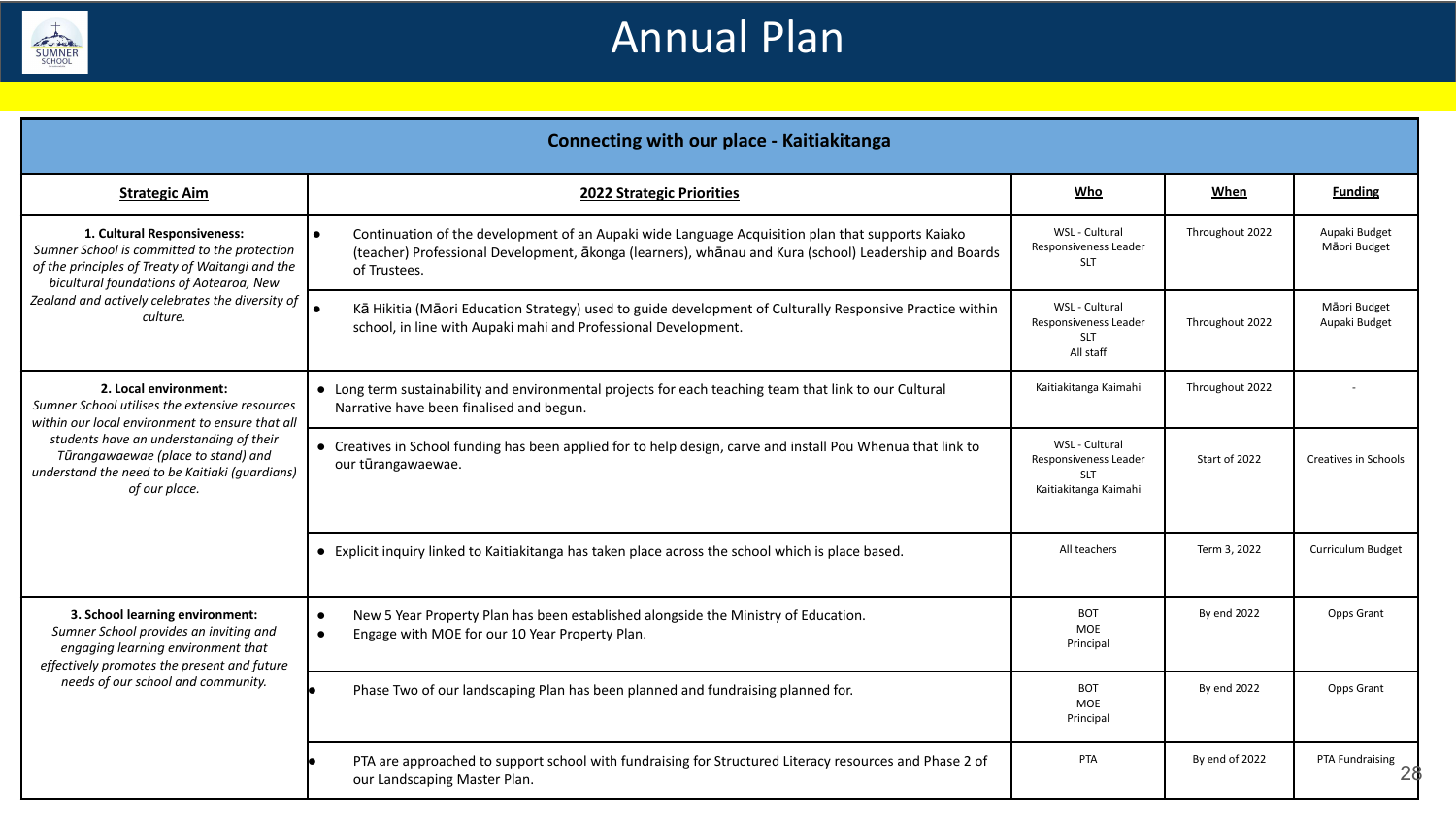

At Sumner School we assess and review students learning progress and achievement on a regular basis. This process involves both formative assessments (ongoing 'informal' assessments that inform teaching and learning programmes) and summative assessments (more 'formal' assessments that enable teachers to gain an oversight of learning in relation to NZ National Curriculum age expectation). We report to the Board of Trustees termly about school-wide achievement and emerging trends across a range of learning areas. We report regularly to parents and the community regularly about student achievement, learning progress and next steps.

As part of our assessment processes we regularly reflect on the progress and achievement data of all of our students. We use the data collected to identify whether students are already performing 'at' or 'above' the curriculum level we would expect at the end of the year, whether they are 'on track' to achieve this or whether they require additional interventions from us to support their learning and progress. We also use this information to set learning goals for students.

Our data is analysed thoroughly at a Leadership, Team and whole staff level to ensure that interventions and support are provided to any student who is not making the progress expected. For some of our learners who have specific learning needs these interventions will already be in place as Individual Education Plans (IEPs) or Individual Learning Plans (ILPs). For others this could mean that they are identified as students who would benefit from intervention within our Focus Groups.

The following diagram explains the tiers of teaching and support we use at Sumner School and where our Focus Groups sit:

#### **Tier 1 - Quality First Teaching**

Effective classroom teaching for the majority of the student population This requires to differentiate and provide additional instructional supports to students who may need it.

#### **Tier 2 - Supplementary Support**

More intensive and explicit than instruction in Tier 1. This instructional time is in addition to effective classroom teaching. Children with Individual Learning Plans, Focus Group Students fit in here.

> **Tier 3 - Specialised Support** Most intensive instruction with specialised support. This includes children With Individual **Education Plans.** RTLB, RTLit and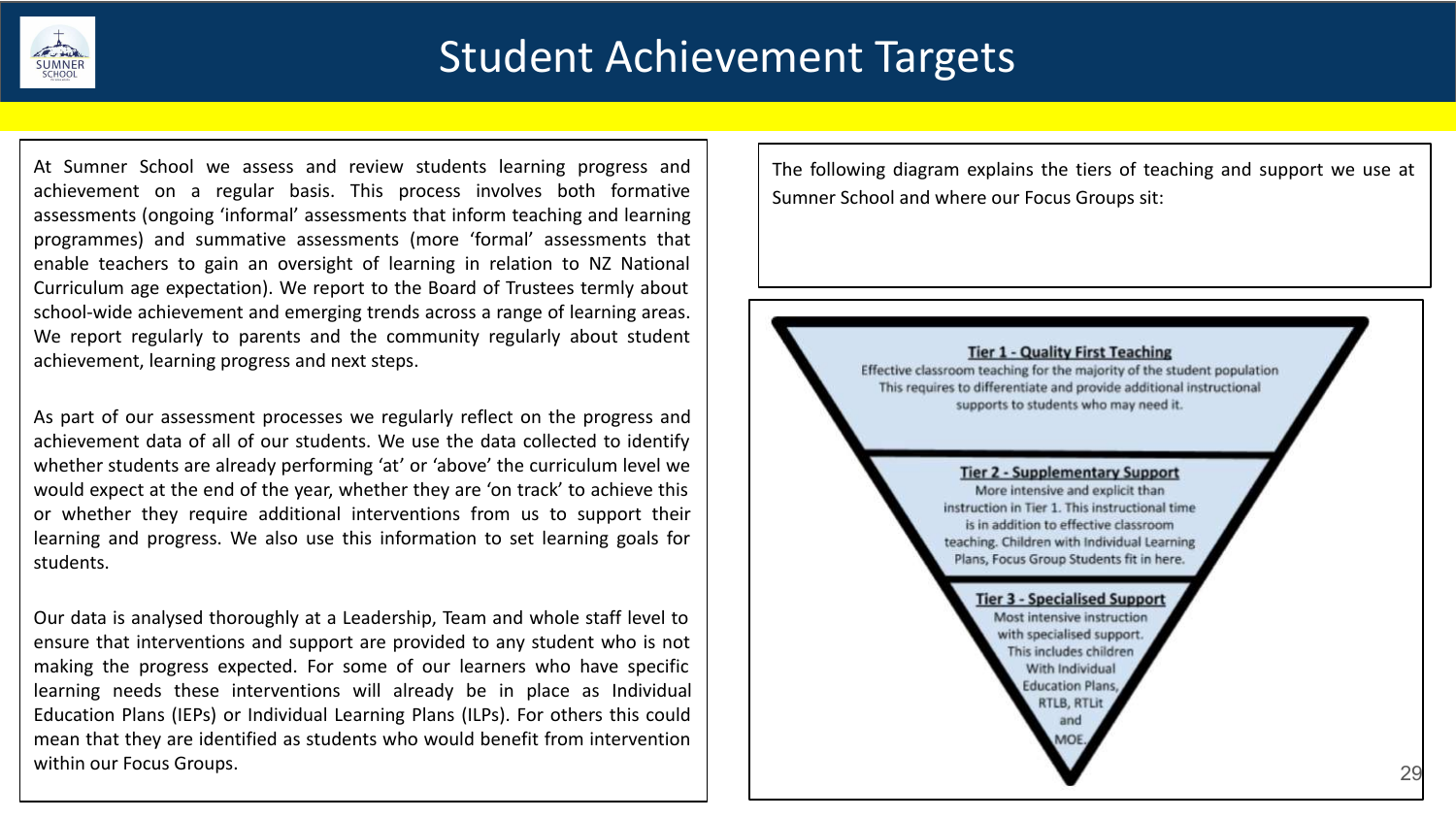

### Student Achievement Targets - Focus Groups

Our Focus Groups form part of our self-review processes and we have implemented a cycle of inquiry to support our Teaching Teams through this process. The cycle begins with each teaching team closely analysing data from the end of the previous year. As a team they identify trends occuring for their students and identify Focus Groups in the areas of reading, writing or maths. Teams then work to set targets for learners in relation to their need. These can either be to support learning where progress is below that which is expected for their age (accelerating student achievement to meet our school specific benchmarks), or for extension (accelerating student achievement beyond our school specific benchmarks.

This year one focus group has been selected as the MOE Achievement Target.

Interim Reports on whole school data and Focus Groups are created and submitted to the Board of Trustees mid-year.

Teaching Teams reflect regularly on the progress and achievement of students, as well as the impact of current interventions. Changes to interventions within Focus Groups are made as needed, following discussion and reflection. Regular discussions also occur on the progress of the focus groups at Leadership Meetings. Formal reflections occur mid year and are reported to the BOT.

Senior Management meet with the BOT Curriculum Committee and review the findings at both mid and end of year. This is then reported back to the BOT at the next meeting. End of year analysis by teams measure the impact of interventions throughout the year in the form of an Analysis of Variance.



The target selected for submission to the Ministry of Education in 2022 is as follows:

**In 2022 we will be working to accelerate the progress of an identified group of Years 7 and 8 ākonga in writing.**